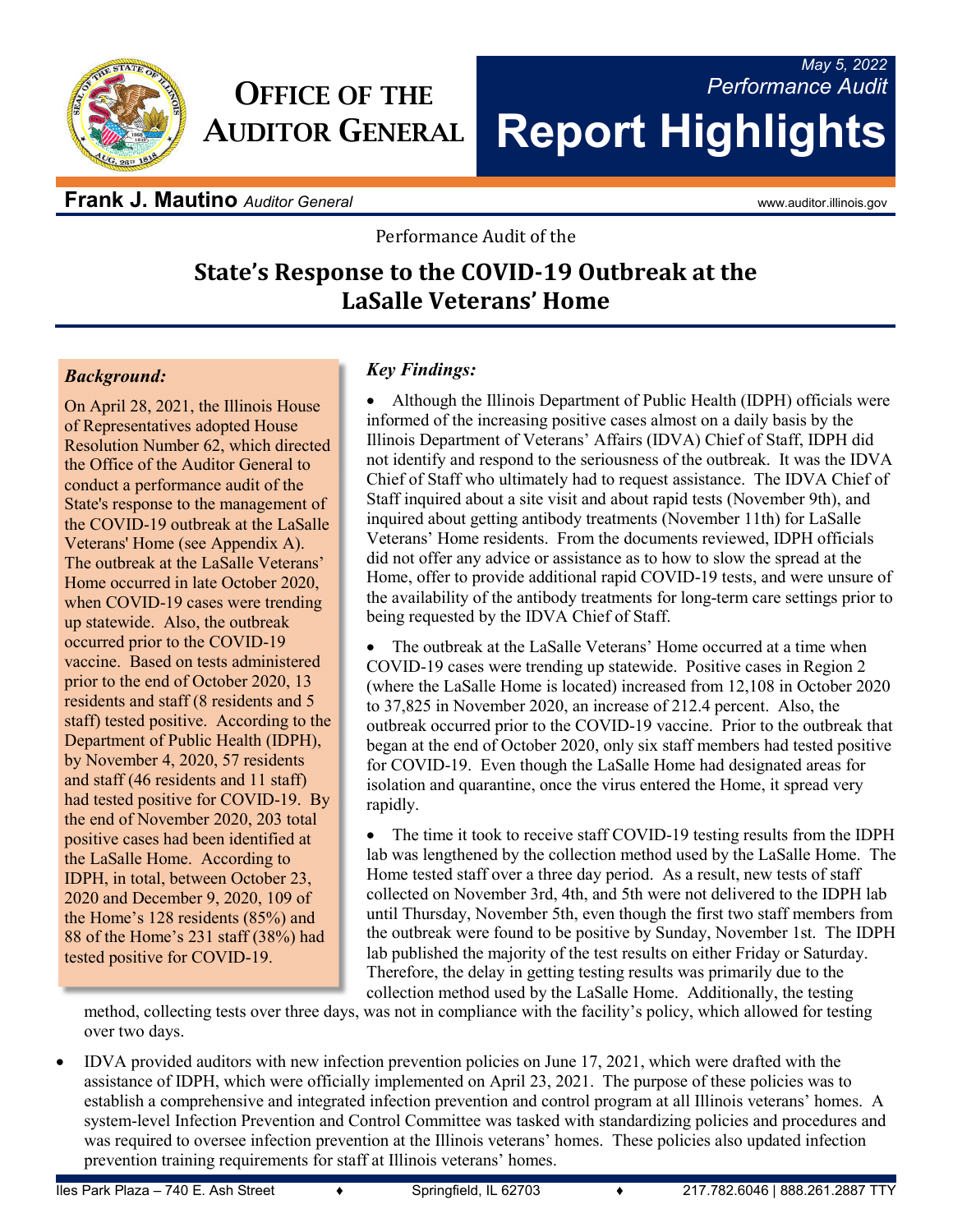- The LaSalle Veterans' Home implemented several infrastructure improvements during FY20 and FY21 as a result of the COVID-19 pandemic and outbreak at the Home. Prior to the outbreak, external firms were commissioned to design and build airborne infection isolation rooms at IDVA Homes, including the LaSalle Home. The construction of the isolation rooms was initiated in March of 2020 and operational by May 23, 2020. Payments made for the construction of the isolation rooms totaled \$1,057,470. In total, the cost for all infrastructure improvements from March 2020 through June 2021 totaled \$1,162,719.
- The State expended approximately \$3.4 million between FY20 and FY21 as a result of the COVID-19 pandemic at the LaSalle Veterans' Home. According to documentation provided by IDPH and IDVA, expenditures included PPE, infrastructure improvements, and COVID-19 testing for both the COVID-19 pandemic as a whole and the outbreak at the LaSalle Home that began in late October 2020. Auditors concluded that the outbreak did not significantly add to the Home's overall COVID-19-related costs during FY20 and FY21.
- The Department of Human Services' Office of the Inspector General (DHS OIG) investigation reported that the significance of the outbreak was not being meaningfully tracked by the IDVA Chief of Staff. In fact, auditors found the Chief of Staff provided detailed information to IDPH that was used by the Director of IDPH in her daily COVID-19 briefings. IDPH and the First Assistant Deputy Governor for Health & Human Services were provided detailed emails of COVID-19 positive cases and related deaths for each of the four State veterans' homes by IDVA on November 2nd, 3rd, 4th, 5th, 6th, 9th, 10th, 12th, and 13th. The primary finding of the DHS OIG report, which indicated the "absence of any standard operating procedures in the event of a COVID-19 outbreak," was flawed. Auditors identified hundreds of pages of guidance provided by IDPH and by the Centers for Disease Control. In addition, COVID-19 policies were formulated by IDVA specifically for the LaSalle Veterans' Home as well as a Continuity of Operations Plan that was reviewed by Illinois Emergency Management Agency and was provided to IDPH back in March 2020.

## *Key Recommendations:*

The audit report contains three recommendations:

- IDVA should ensure each of its Veterans' Homes have policies and procedures in place that mandate timely testing of its residents and employees during COVID-19 outbreaks, and should ensure that residents and employees are tested according to the policy.
- **IDPH** should:
	- clearly define its role in relation to monitoring COVID-19 outbreaks at Illinois Veterans' Homes; and
	- develop policies and procedures that clearly identify criteria which mandate IDPH intervention at Veterans' Homes during an outbreak of COVID-19.
- IDVA should ensure that:
	- the IDVA Director works with the Department of Public Health and the Governor's office during COVID-19 outbreaks to advocate for the health, safety, and welfare of the veterans who reside in the Homes under IDVA's care; and
	- the Senior Home Administrator position is filled and the duties of the position include monitoring and providing guidance to the Veterans' Homes during COVID-19 outbreaks.

This performance audit was conducted by the staff of the Office of the Auditor General.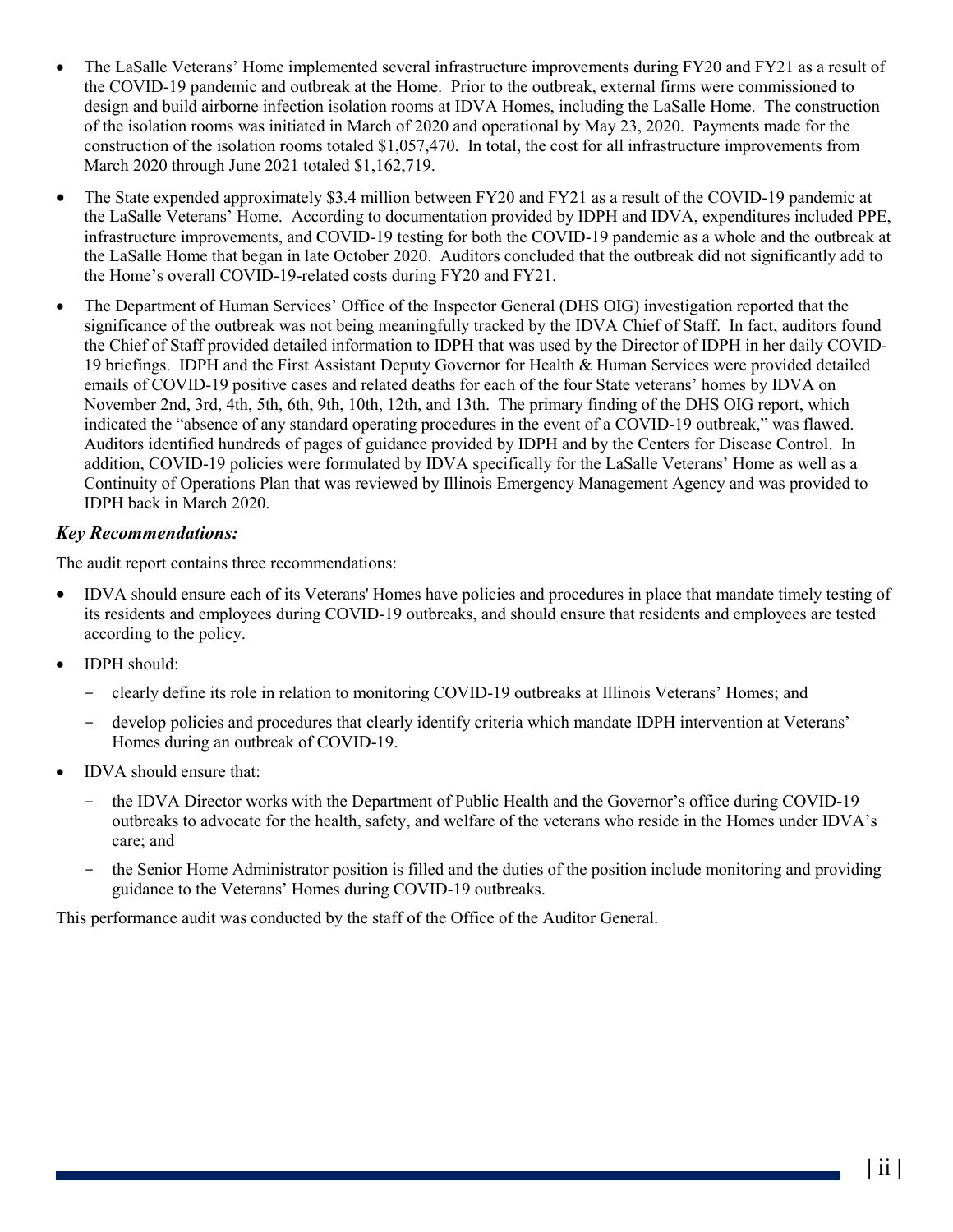## **Report Digest**

On April 28, 2021, the Illinois House of Representatives adopted House Resolution Number 62, which directed the Office of the Auditor General to conduct a performance audit of the State's response to the management of the COVID-19 outbreak at the LaSalle Veterans' Home. The Resolution contained six specific determinations. Our assessment of these determinations is shown in **Digest Exhibit 1**. (pages 1-2)

#### Digest Exhibit 1 **ASSESSMENT OF AUDIT DETERMINATIONS**

| <b>Determination from Audit Resolution</b>                                                                                                                                                                                                                                                                                                                                                                            | <b>Auditor Assessment</b>                                                                                                                                                                                                                                                                                                                                                                                                                                                                                                                                                                                                                                                                                                                                                                                                                                                                                                                                                                                                                                                                                                                                                                                                                                                                  |
|-----------------------------------------------------------------------------------------------------------------------------------------------------------------------------------------------------------------------------------------------------------------------------------------------------------------------------------------------------------------------------------------------------------------------|--------------------------------------------------------------------------------------------------------------------------------------------------------------------------------------------------------------------------------------------------------------------------------------------------------------------------------------------------------------------------------------------------------------------------------------------------------------------------------------------------------------------------------------------------------------------------------------------------------------------------------------------------------------------------------------------------------------------------------------------------------------------------------------------------------------------------------------------------------------------------------------------------------------------------------------------------------------------------------------------------------------------------------------------------------------------------------------------------------------------------------------------------------------------------------------------------------------------------------------------------------------------------------------------|
| The response of the Department of<br>Veterans' Affairs to the outbreak of COVID-<br>19 in 2020 at the LaSalle Veterans' Home,<br>including the recommendations made in the<br>November 13, 2020 site visit by the Illinois<br>Department of Public Health and the<br>Department's actions to address those<br>recommendations. (Note: the site visit was<br>conducted on November 12, 2020, not<br>November 13, 2020) | • Four positive COVID-19 cases were identified at the<br>LaSalle Veterans' Home by Sunday, November 1,<br>2020. These four cases included two residents and<br>two staff members. These four cases were reported<br>by the IDVA Chief of Staff to the IDPH State Medical<br>Officer and the First Assistant Deputy Governor for<br>Health & Human Services on the afternoon of<br>November 1, 2020. Auditors determined that although<br>IDPH officials were informed of the increasing positive<br>cases almost on a daily basis by the IDVA Chief of<br>Staff, IDPH did not identify and respond to the<br>seriousness of the outbreak. It was the IDVA Chief of<br>Staff who ultimately had to request assistance. The<br>Chief of Staff inquired about a site visit and about<br>rapid tests (November 9th), and inquired about getting<br>antibody treatments (November 11th) for LaSalle<br>Veterans' Home residents. From the documents<br>reviewed, IDPH officials did not offer any advice or<br>assistance as to how to slow the spread at the Home,<br>offer to provide additional rapid COVID-19 tests, and<br>were unsure of the availability of the antibody<br>treatments for long-term care settings prior to being<br>requested by the IDVA Chief of Staff. (pages 27-51) |
| The type, cost, and timing of any<br>infrastructure or other building<br>improvements intended to contain the<br>further spread of COVID-19 or prevent its<br>reoccurrence at the LaSalle Veterans'<br>Home.                                                                                                                                                                                                          | • The LaSalle Veterans' Home implemented several<br>infrastructure improvements during FY20 and FY21 as<br>a result of the COVID-19 pandemic and outbreak at<br>the Home. Prior to the outbreak, external firms were<br>commissioned to design and build airborne infection<br>isolation rooms at IDVA Homes, including the LaSalle<br>Home. According to IDVA, the construction of the<br>isolation rooms was initiated in March 2020 and<br>operational by May 23, 2020. Payments made for the<br>construction of the isolation rooms totaled \$1,057,470.<br>In total, the cost for all infrastructure improvements<br>from March 2020 through June 2021 totaled<br>\$1,162,719. (pages 78-79)                                                                                                                                                                                                                                                                                                                                                                                                                                                                                                                                                                                          |
| The nature of changes made by the<br>Department in operating protocols and staff                                                                                                                                                                                                                                                                                                                                      | • IDVA provided auditors with new infection prevention<br>policies on June 17, 2021, which were drafted with the                                                                                                                                                                                                                                                                                                                                                                                                                                                                                                                                                                                                                                                                                                                                                                                                                                                                                                                                                                                                                                                                                                                                                                           |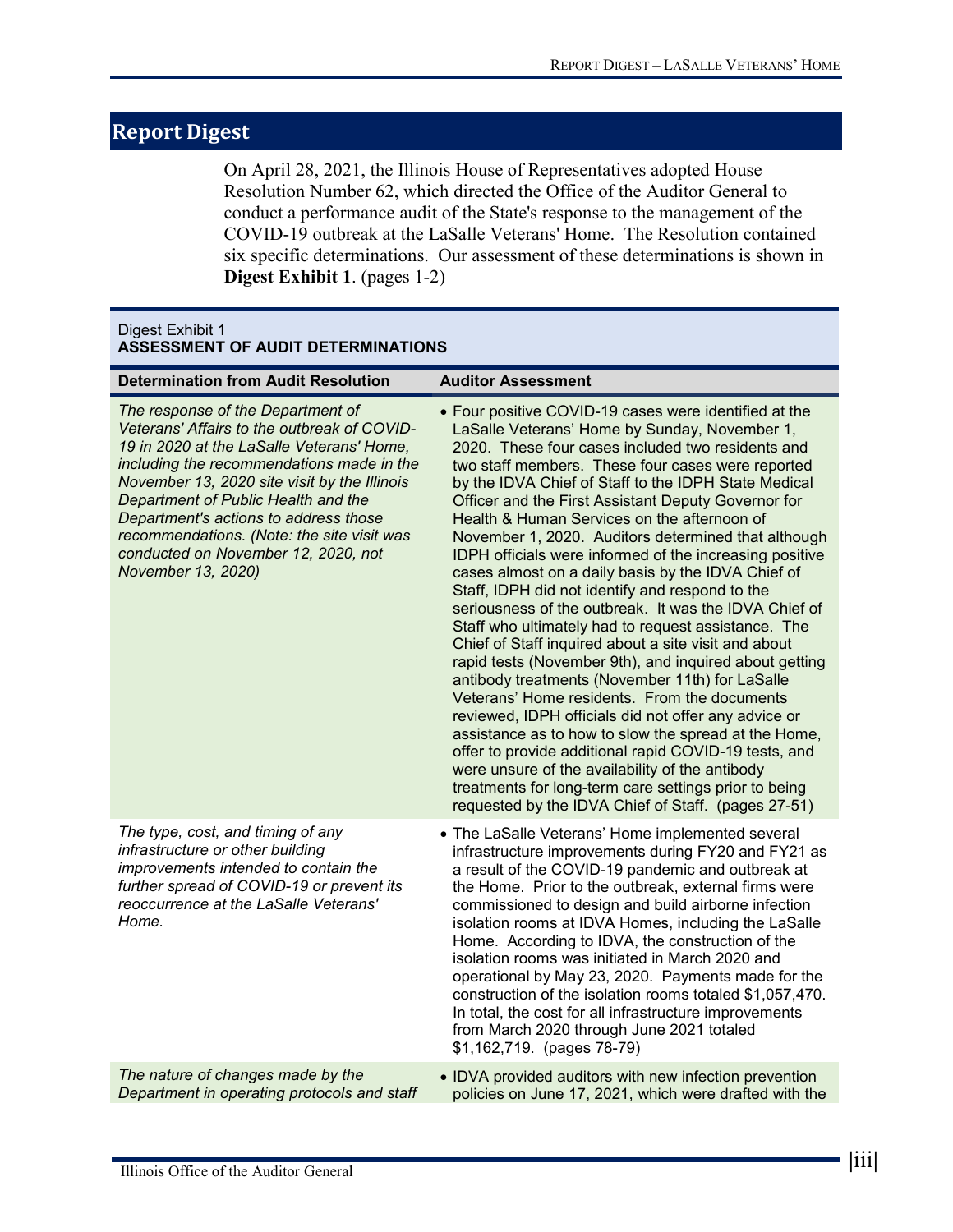| training thereon, intended to contain the<br>further spread of COVID-19 or prevent its<br>reoccurrence at the LaSalle Veterans'<br>Home.                                                                                                                                                        | assistance of the Illinois Department of Public Health,<br>which were officially implemented on April 23, 2021.<br>The purpose of these policies was to establish a<br>comprehensive and integrated infection prevention<br>and control program at all Illinois veterans' homes. A<br>system-level Infection Prevention and Control<br>Committee was tasked with standardizing policies and<br>procedures and was required to oversee infection<br>prevention at the Illinois veterans' homes. These<br>policies also updated infection prevention training<br>requirements for staff at Illinois veterans' homes.<br>(pages 67-73)                                                                                                                                                                                                                                                                                                      |
|-------------------------------------------------------------------------------------------------------------------------------------------------------------------------------------------------------------------------------------------------------------------------------------------------|------------------------------------------------------------------------------------------------------------------------------------------------------------------------------------------------------------------------------------------------------------------------------------------------------------------------------------------------------------------------------------------------------------------------------------------------------------------------------------------------------------------------------------------------------------------------------------------------------------------------------------------------------------------------------------------------------------------------------------------------------------------------------------------------------------------------------------------------------------------------------------------------------------------------------------------|
| The nature and extent of monitoring<br>conducted by the Department to determine<br>whether the improvements and protocols<br>put in place are effective to ensure the<br>safety of residents and staff at the LaSalle<br>Veterans' Home.                                                        | • The LaSalle Veterans' Home has been monitored<br>through the IDPH survey process since November<br>2020. Additionally, IDVA hired consultants to review<br>the protocols at the homes in order to identify any<br>additional recommendations to prevent further<br>outbreaks. IDVA also hired additional consultants to<br>review the HVAC systems at the homes. The<br>Interagency Infection Prevention Project report from<br>March 9, 2021, noted that repeated site visits to the<br>LaSalle Veterans' Home showed substantial<br>improvement in infection prevention practices.<br>(pages 74-76)                                                                                                                                                                                                                                                                                                                                  |
| The amount of State moneys received and<br>the amount of State moneys expended by<br><b>IDPH or any other State agency during</b><br>State fiscal years 2020 and 2021 to address<br>the COVID-19 outbreaks at the LaSalle<br>Veterans' Home.                                                    | • The State expended approximately \$3.4 million<br>between FY20 and FY21 as a result of the COVID-19<br>pandemic at the LaSalle Veterans' Home. According<br>to documentation provided by IDPH and IDVA,<br>expenditures included PPE, infrastructure<br>improvements, and COVID-19 testing for both the<br>COVID-19 pandemic as a whole and the outbreak at<br>the LaSalle Home that began in late October 2020.<br>Auditors concluded that the outbreak did not<br>significantly add to the Home's overall COVID-19-<br>related costs during FY20 and FY21. (pages 77-80)                                                                                                                                                                                                                                                                                                                                                             |
| To the extent information is available,<br>whether the LaSalle Veterans' Home has<br>been the subject of any reviews since 2015<br>to determine its compliance with applicable<br>laws and regulations with regard to the care<br>of its residents and, if so, the results of<br>those reviews. | • The LaSalle Veterans' Home was surveyed by IDPH<br>as well as the U.S. Department of Veterans Affairs.<br>Since 2015, the LaSalle Veterans' Home has been the<br>subject of 22 IDPH surveys. Non-compliance was<br>identified in two surveys both following the November<br>2020 COVID-19 outbreak. One, from November 2020,<br>found non-compliance related to written policies<br>related to all services provided and policies for<br>investigating, controlling, and preventing infections.<br>The other, from March 2021, found the facility failed to<br>prevent abuse, failed to report potential abuse<br>immediately, failed to immediately remove the staff<br>member from contact with residents after a report of<br>potential abuse, and failed to follow their policy to<br>immediately examine a resident and immediately<br>suspend the accused staff member for two of the three<br>residents reviewed. (pages 81-83) |

Source: OAG assessment of the audit determinations contained in House Resolution Number 62.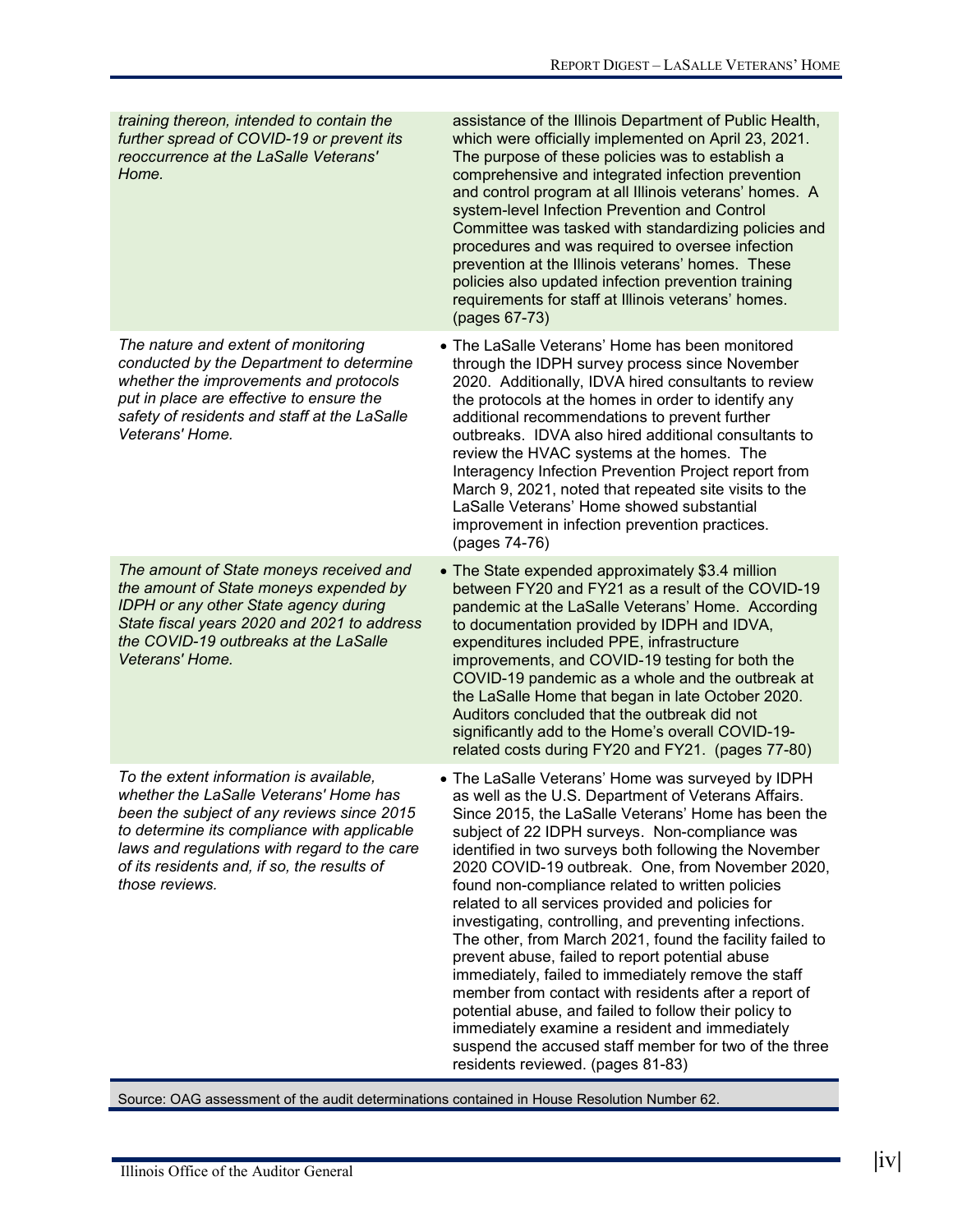#### **Background**

The Illinois Department of Public Health (IDPH) announced the first case of COVID-19 in Illinois on January 24, 2020, and the spouse of the individual was the second confirmed case on January 30, 2020. These were the first two known cases of Illinois residents to test positive. By March 5, 2020, Illinois had five confirmed cases. On March 9, 2020, Governor Pritzker issued a Disaster Proclamation for Illinois.

By April 1, 2020, IDPH reported a total of 6,980 positive cases and 141 COVID-19 related deaths. On October 31, 2020, the number of positive cases increased to its then highest one day total, 7,899. Beginning on November 6, 2020, IDPH began reporting both confirmed and probable cases. Consequently, more than 7,000 previously unreported probable cases were added to the November 5, 2020 total cases. On November 7, 2020, the daily positive cases increased to 12,438. (pages 3-4)

#### **COVID-19 Cases in Region 2**

The Illinois Veterans' Home LaSalle is in LaSalle County, which is located in COVID-19 Region 2 (North-Central). In November 2020, there was a drastic increase in COVID-19 cases compared to the previous months. Positive cases in Region 2 increased from 12,108 in October 2020 to 37,825 in November 2020, an increase of **212.4 percent**. Cases began to increase near the end of October 2020 in Region 2 which mirrored the increase in cases throughout the State. **Digest Exhibit 2** graphically depicts the increased cases in Region 2 compared to the other 10 Regions. Further, the Exhibit shows the daily positive case counts for Region 2. (pages 4-6)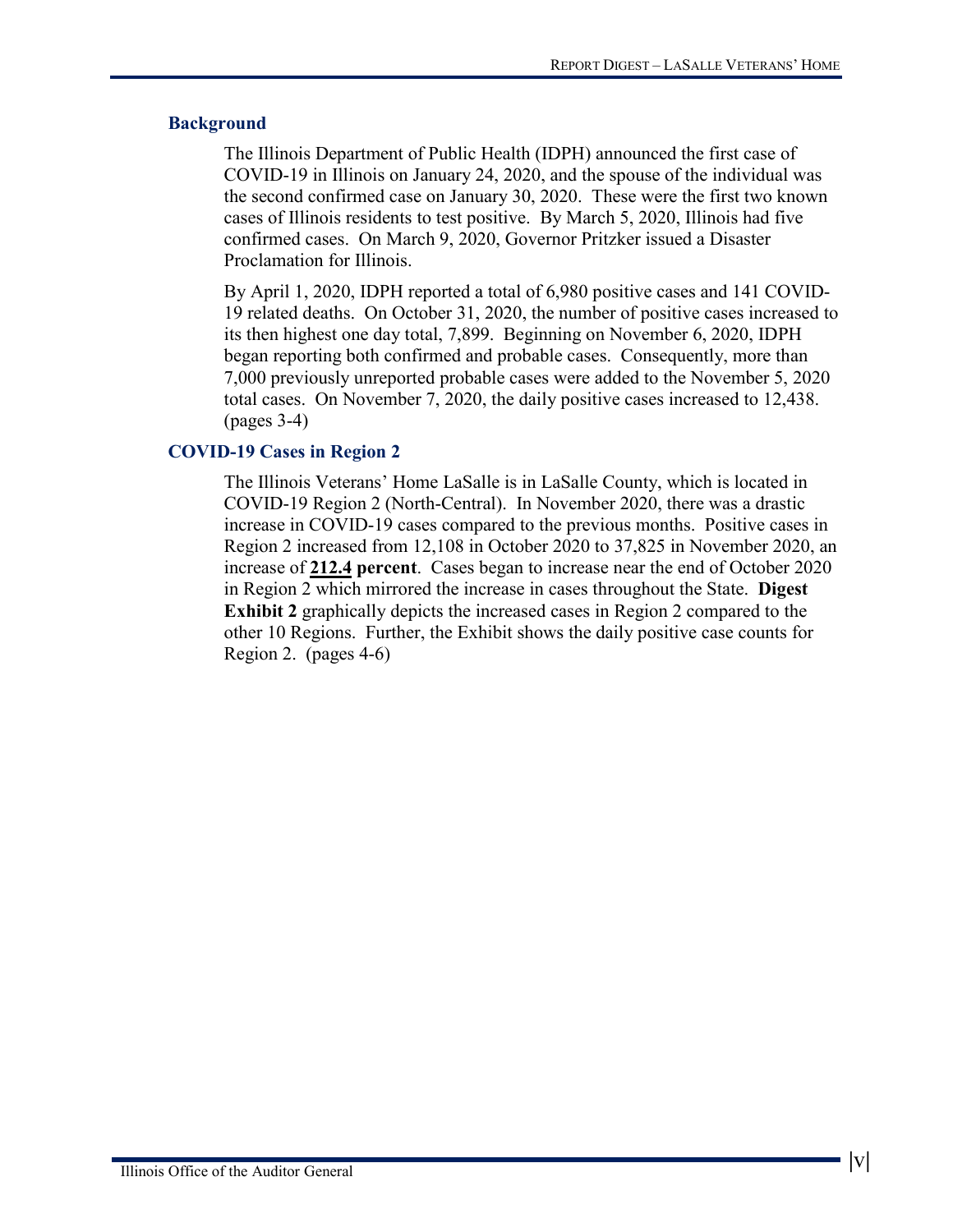

## Digest Exhibit 2

**INCREASE IN COVID-19 CASES IN REGION 2 COMPARED TO OTHER ILLINOIS REGIONS**

Notes:

1 Circle size indicates regional quantity of positive COVID-19 tests.

2 Region 2 contains the LaSalle Veterans' Home (outlined in blue).

Source: Auditor analysis of Illinois Department of Public Health data.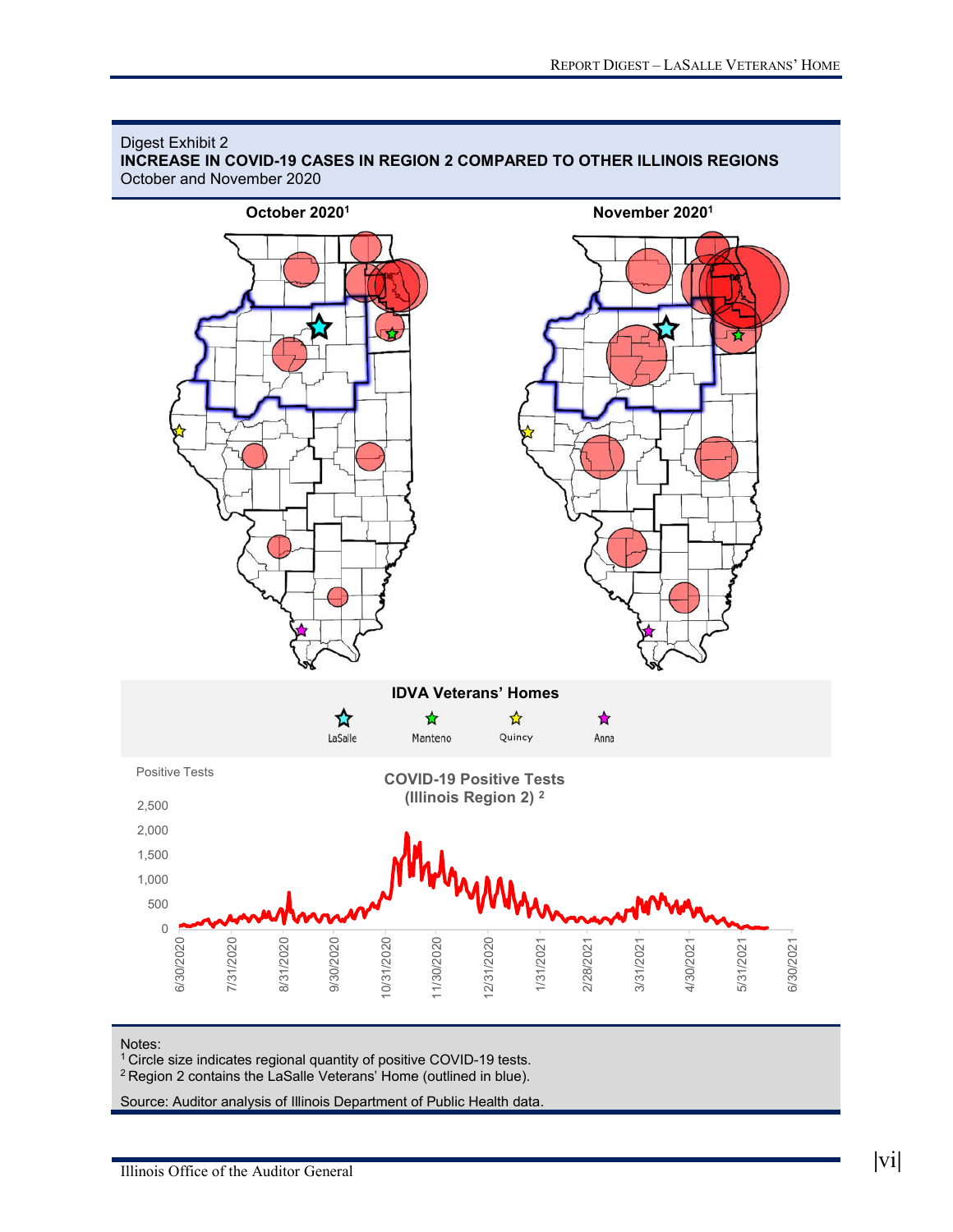#### **COVID-19 Outbreak at the LaSalle Veterans' Home**

The outbreak at the LaSalle Veterans' Home occurred at a time when COVID-19 cases were trending up statewide. Also, the outbreak occurred prior to the COVID-19 vaccine. Prior to the outbreak that began at the end of October 2020, only six staff members had tested positive for COVID-19.

Even though the LaSalle Home had designated areas for isolation and quarantine, once the virus entered the Home, it spread very rapidly. According to documentation provided by the LaSalle Veterans' Home, the first resident was positive on October 23, 2020. This was followed by another resident and two staff on October 27, 2020. Based on tests administered prior to the end of October 2020, 13 residents and staff (8 residents and 5 staff) tested positive. Clearly there was a verified outbreak and by November 4, 2020, according to IDPH, 57 residents and staff (46 residents and 11 staff) had tested positive for COVID-19. By the end of November 2020, 203 total positive cases had been identified at the LaSalle Veterans' Home. According to IDPH, **in total, between October 23, 2020 and December 9, 2020, 109 of the Home's 128 residents (85%) and 88 of the Home's 231 staff (38%) had tested positive for COVID-19.** (pages 10-12)

#### **Resident Deaths at the LaSalle Veterans' Home**

In total, 36 residents of the LaSalle Veterans' Home died due to COVID-19. The deaths occurred between November 7, 2020 and January 1, 2021. Positive cases increased rapidly during the first week of November 2020. By November 15, 2020, 17 residents had lost their lives from COVID-19 at the LaSalle Home.

Auditors compared the deaths to the date these 36 residents tested positive for COVID-19. Four residents that lost their lives from COVID-19 were positive before November 2, 2020. We determined that of the 35 residents that tested positive for COVID-19 on November 2, 2020, 15 died from the virus. Additionally, all but four residents who died were positive prior to the date of the IDPH site visit on November 12, 2020. (page 13)

#### **Guidance Provided to the LaSalle Veterans' Home**

At the beginning of the pandemic, in March 2020, the LaSalle Veterans' Home already had general infection control policies and procedures in place to prevent the spread of illness and disease. On April 19, 2020, guidance was issued on notifying residents, family, and staff of positive test results in a facility. As the CDC updated its recommendations, IDPH updated its guidance. IDPH also began weekly educational webinars for long-term care staff beginning in March 2020. Additional guidance was also provided to the Home through August 2020.

IDPH changed its rules for skilled nursing facilities three times between May and October 2020. The first, in May, required facility-wide testing of staff and residents when experiencing an outbreak or when ordered by IDPH or the local health department. The second, in July, added specific CDC infection control guidelines that facilities had to follow. In October, the third change added a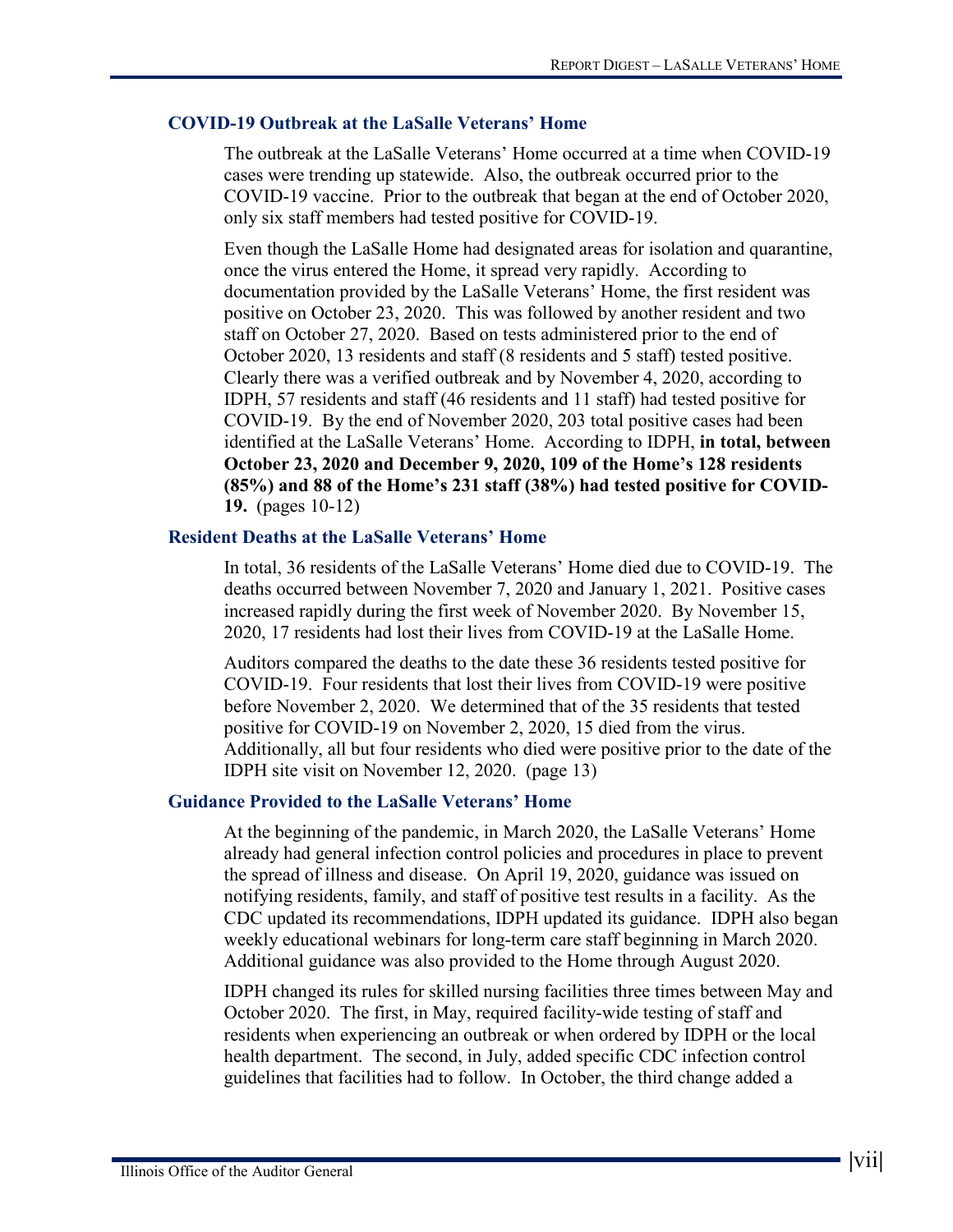testing requirements based on the COVID-19 positivity rate in the county. It appears the LaSalle Home complied with these updated requirements.

Documentation shows that the LaSalle Veterans' Home administration did disseminate the information received from IDPH to the senior staff and department heads. In some cases, documentation indicates that employees were asked to sign a statement which indicated that they received information from their supervisor or department head.

In early March 2020, IDVA was required to submit Continuity of Operations Plans to both the Illinois Emergency Management Agency (IEMA) and IDPH. IEMA reviewed the plans and responded that "a common theme among Continuity of Operations Plans is that they are structured for impact to physical locations and do not take into account staffing shortages." (pages 17-20)

### **COVID-19 Testing during the Outbreak at the LaSalle Veterans' Home**

The time it took to receive staff COVID-19 testing results from the IDPH lab was lengthened by the collection method used by the LaSalle Home. The Home tested staff over a three day period. As a result, new tests of staff collected on November 3rd, 4th, and 5th were not delivered to the IDPH lab until Thursday, November 5th, even though the first two staff members from the outbreak were found to be positive by Sunday, November 1st. The IDPH lab published the majority of the test results on either Friday or Saturday. Therefore, the delay in getting testing results was primarily due to the collection method used by the LaSalle Home. Additionally, the testing method, collecting tests over three days, **was not in compliance with the facility's policy, which allowed for testing over two days.**

*Auditors recommend that IDVA should ensure each of its Veterans' Homes have policies and procedures in place that mandate timely testing of its residents and employees during COVID-19 outbreaks, and should ensure that residents and employees are tested according to the policy.* (pages 21-26)

#### **COVID-19 Outbreak Response at the LaSalle Veterans' Home**

Auditors determined that four positive COVID-19 cases were identified at the LaSalle Veterans' Home by Sunday, November 1, 2020. These four cases included two residents and two staff members. These four cases were reported by the IDVA Chief of Staff to the IDPH State Medical Officer and the First Assistant Deputy Governor for Health & Human Services on the afternoon of November 1, 2020.

Twelve days later, an email on November 13th from the IDVA Chief of Staff reported **83 total (82 current) residents, 93 (88 current) staff** with positive cases, **11 resident deaths**, and 3 residents and 1 employee hospitalized.

Auditors reviewed emails and documentation and conducted meetings and determined that although IDPH officials were informed of the increasing positive cases almost on a daily basis, IDPH did not identify and respond to the seriousness of the outbreak. It was the IDVA Chief of Staff who ultimately had to request assistance. The Chief of Staff inquired about a site visit and about rapid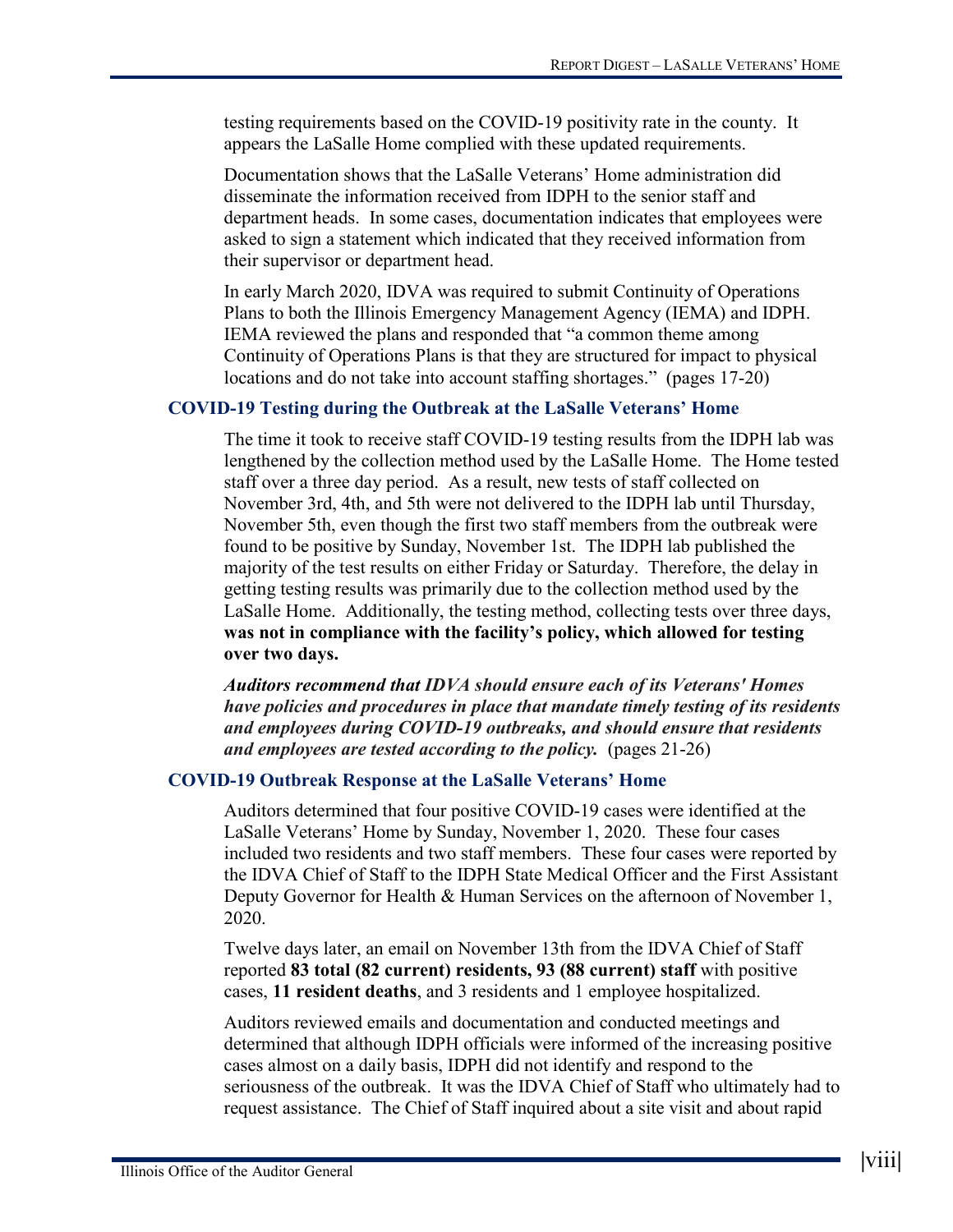tests (November 9th), and inquired about getting antibody treatments (November 11th) for LaSalle Veterans' Home residents. From the documents reviewed, IDPH officials did not offer any advice or assistance as to how to slow the spread at the Home, offer to provide additional rapid COVID-19 tests, and were unsure of the availability of the antibody treatments for long-term care settings prior to being requested by the IDVA Chief of Staff.

It wasn't until the November 11th, when the IDPH State Medical Officer noted that she spoke to the IDPH Chief of Staff and he told her the Governor was very concerned and wanted IDPH to visit the Home that a site visit by IDPH was scheduled. The site visit was conducted the following day.

*Auditors recommend that IDPH should: clearly define its role in relation to monitoring COVID-19 outbreaks at Illinois Veterans' Homes; and develop policies and procedures that clearly identify criteria which mandate IDPH intervention at Veterans' Homes during an outbreak of COVID-19.*

*Auditors also recommend IDVA should ensure that: the IDVA Director works with the Department of Public Health and the Governor's office during COVID-19 outbreaks to advocate for the health, safety, and welfare of the veterans who reside in the Homes under IDVA's care; and the Senior Home Administrator position is filled and the duties of the position include monitoring and providing guidance to the Veterans' Homes during COVID-19 outbreaks.* (pages 27-40)

#### **Timeline of the 2020 LaSalle Veterans' Home COVID-19 Outbreak**

**Digest Exhibit 3** is a detailed timeline of the 2020 LaSalle Veterans' Home COVID-19 outbreak. The Exhibit summarizes various communication by IDVA, IDPH, and LaSalle Veterans' Home officials. (pages 41-51)

| Digest Exhibit 3<br><b>2020 LASALLE VETERANS' HOME COVID-19 OUTBREAK TIMELINE</b> |                                                                                                |                                                                                                                                                                                                                                                                                                                                                                                                                                                                                                                                                                                                                                                                                                                    |
|-----------------------------------------------------------------------------------|------------------------------------------------------------------------------------------------|--------------------------------------------------------------------------------------------------------------------------------------------------------------------------------------------------------------------------------------------------------------------------------------------------------------------------------------------------------------------------------------------------------------------------------------------------------------------------------------------------------------------------------------------------------------------------------------------------------------------------------------------------------------------------------------------------------------------|
|                                                                                   | Illinois Department of Veterans' Affairs (IDVA)<br>Illinois Department of Public Health (IDPH) |                                                                                                                                                                                                                                                                                                                                                                                                                                                                                                                                                                                                                                                                                                                    |
|                                                                                   |                                                                                                | Sunday, November 1, 2020<br>(1 <sup>st</sup> COVID-19 Communication to IDPH)                                                                                                                                                                                                                                                                                                                                                                                                                                                                                                                                                                                                                                       |
| 1:59 PM                                                                           | residents would be tested in the morning.                                                      | The IDVA Chief of Staff emailed IDPH staff including the State Medical Officer and copied the First<br>Assistant Deputy Governor for Health & Human Services that the LaSalle Veterans' Home had 2<br>residents and 2 staff test positive. It was noted that 4 more residents were tested and that all                                                                                                                                                                                                                                                                                                                                                                                                             |
| $2:51$ PM                                                                         | healthy!"                                                                                      | The LaSalle Veterans' Home Administrator emailed staff that there were 2 residents and 2<br>employees who had tested for COVID-19. She requested that staff "continue to be diligent with<br>infection control precautions." She also stated that "everyone needs to take breaks responsibly -<br>maintain social distancing." Further she asked staff to "not sit together in your vehicles to smoke<br>or visits, no potlucks in the break rooms on the wings." She instructed that staff in close proximity<br>with a co-worker to both wear masks. In the email, she also stated "We must stop this outbreak<br>in its tracks! Please take this seriously $-$ it is important to keeping our Veterans safe and |
| $2:58$ PM                                                                         |                                                                                                | The LaSalle Veterans' Home Infection Control Nurse informed the LaSalle County Health<br>Department of the outbreak. The Infection Control Nurse noted that the Home would begin weekly<br>testing of residents and continue weekly staff testing. It was further noted that staff would continue                                                                                                                                                                                                                                                                                                                                                                                                                  |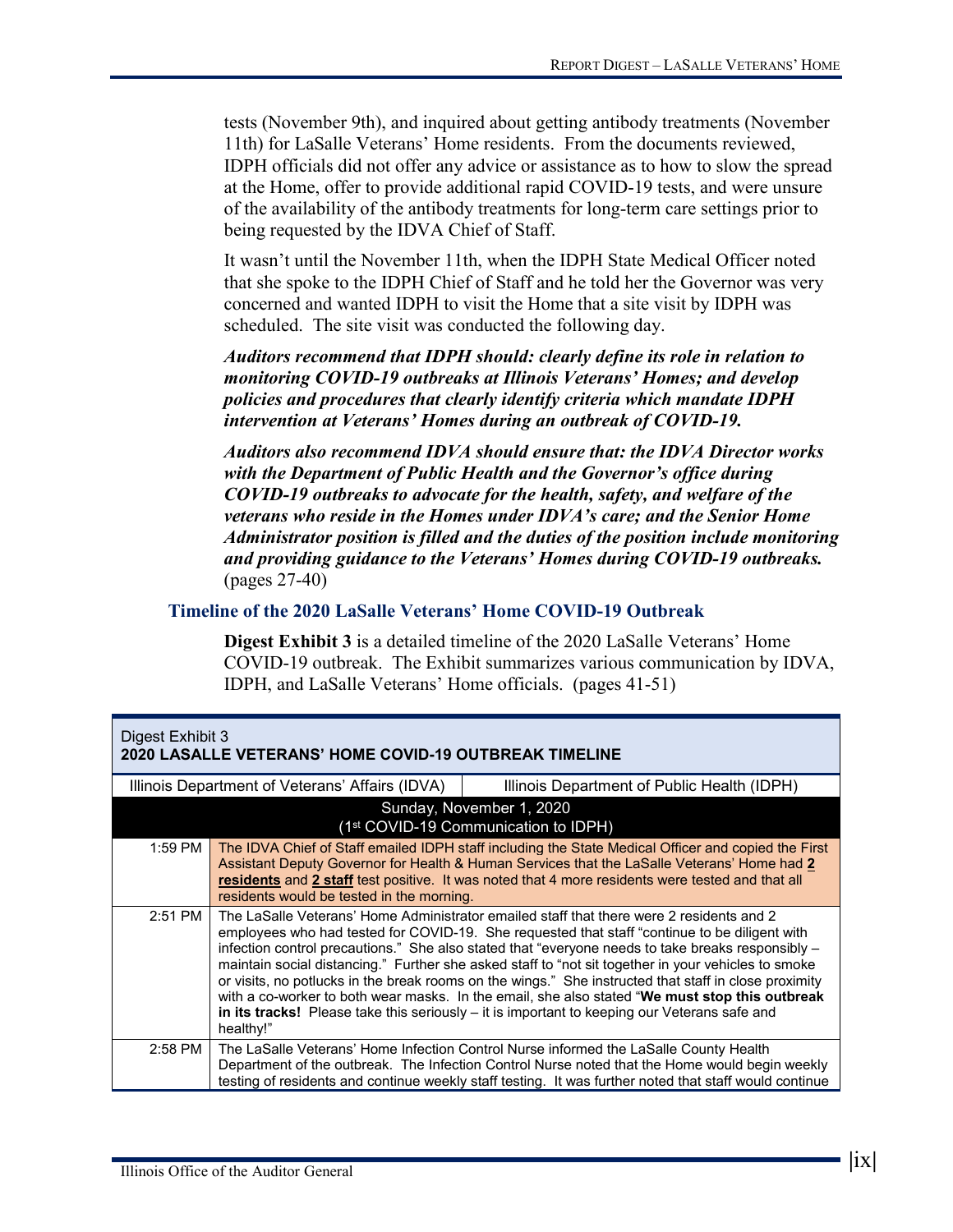|          | to wear surgical masks, face shields, and other additional PPE and that staff would be monitored<br>for temperatures and symptoms 3 times a shift and residents would be monitored each shift.                                                                                                                                                                                                                                                               |
|----------|--------------------------------------------------------------------------------------------------------------------------------------------------------------------------------------------------------------------------------------------------------------------------------------------------------------------------------------------------------------------------------------------------------------------------------------------------------------|
| 3:10 PM  | The LaSalle County Health Department emailed the LaSalle Home's Infection Control Nurse, the<br>Director of Nursing, and LaSalle Home Administrator asking for a line list, the total number of staff,<br>the total number of residents, and the total people tested.                                                                                                                                                                                        |
|          | Monday, November 2, 2020                                                                                                                                                                                                                                                                                                                                                                                                                                     |
| 7:42 AM  | The Health System Specialist to the Associate Director from the Hines Veterans Hospital emailed<br>the LaSalle Home Administrator and requested census information along with the number of<br>COVID positive residents and staff, the number of COVID deaths, and the number of outstanding<br>tests. It was also asked if there were any difficulties with PPE or testing.                                                                                 |
| 7:44 AM  | The LaSalle Home Administrator replied to the Health System Specialist that they were having an<br>outbreak and that she would get back to her later in the day when she knew more. She noted that<br>it was affecting both residents and staff.                                                                                                                                                                                                             |
| 8:45 AM  | The IDVA Chief of Staff emailed the "IDVA Homes Report" to various IDVA, IDPH, and Governor's<br>office staff, which included the Director of Veterans' Affairs, the IDPH State Medical Officer, and<br>the First Assistant Deputy Governor for Health & Human Services. The email stated: "Note:<br>Outbreak at LaSalle" and reported 10 positive residents (one recovered) and 8 positive staff.<br>One non-symptomatic hospitalization was also reported. |
| 9:35 AM  | The IDVA Labor Relations Administrator emailed the IDVA Chief of Staff noting that they needed to<br>get the Director's signature on the Testing Policy.                                                                                                                                                                                                                                                                                                     |
| 9:38 AM  | The IDVA Chief of Staff emailed the COVID-19 Testing Policy to the IDVA Director and her<br>Assistant for signature and requested that it have "today's date please."                                                                                                                                                                                                                                                                                        |
| 9:41 AM  | The IDVA Director's Assistant returned the signed Testing Policy to the IDVA Chief of Staff.                                                                                                                                                                                                                                                                                                                                                                 |
| 9:58 AM  | The IDVA Chief of Staff emailed the Testing Policy to the IDVA Labor Relations Administrator and<br>to the IDVA General Counsel and asked to have it placed with other policies on SharePoint.                                                                                                                                                                                                                                                               |
| 10:09 AM | The LaSalle County Health Department emailed numerous pieces of guidance documents to the<br>LaSalle Home's Infection Control Nurse and LaSalle Home Administrator.                                                                                                                                                                                                                                                                                          |
| 10:32 AM | The LaSalle Home's Infection Control Nurse emailed the COVID positive line list to the LaSalle<br>County Health Department. The line list showed 10 positive residents and 3 positive staff.                                                                                                                                                                                                                                                                 |
| 12:26 PM | The LaSalle Home Administrator emailed staff and asked to order antigen test supplies.                                                                                                                                                                                                                                                                                                                                                                       |
| 12:30 PM | The LaSalle Home Administrator emailed the IDVA Chief of Staff that currently there were 11<br>positive residents with one additional in isolation awaiting the result from a PCR test. It was also<br>noted that there were 3 positive employees with 2 pending test results.                                                                                                                                                                               |
| 12:31 PM | The IDVA Chief of Staff asked the Administrator if all 11 were from the West wing.                                                                                                                                                                                                                                                                                                                                                                           |
| 12:33 PM | The LaSalle Home Administrator responded to the IDVA Chief of Staff that all but one were from<br>the West wing, the other is from the North West wing.                                                                                                                                                                                                                                                                                                      |
| 12:47 PM | The LaSalle County Health Department notified the IDPH Communicable Disease Control Section<br>Chief that they were notified the night before of 3 positive cases and now 10 more this morning<br>along with 2 hospitalizations. The LaSalle County Health Department noted that they sent all<br>current guidance.                                                                                                                                          |
| 12:53 PM | The email from the LaSalle County Health Department was forwarded to the IDPH Director and the<br>State Medical Officer.                                                                                                                                                                                                                                                                                                                                     |
| 2:44 PM  | The State Medical Officer replied to the IDVA Chief of Staff's email from the previous day at 1:59<br>PM. The State Medical Officer stated "Thank you $-$ it sounds as if you are taking all of the<br>appropriate steps."                                                                                                                                                                                                                                   |
| 2:46 PM  | The State Medical Officer forwarded the LaSalle County Health Department email to the IDPH<br>Director and noted that the IDVA Chief of Staff notified the First Assistant Deputy Governor and<br>that it sounded like he was taking "all of the appropriate steps."                                                                                                                                                                                         |
| 2:48 PM  | The IDVA Public Information Officer emailed the two Communications Directors at the Governor's<br>office and reported the outbreak at the LaSalle Veterans' Home. The email noted that 11 residents<br>and 3 employees tested positive.                                                                                                                                                                                                                      |
| 2:55 PM  | The IDVA Chief of Staff emailed the State Medical Officer that there were 11 residents and 3 staff<br>with COVID. He noted that all but one were from the West wing and all residents had been<br>swabbed and were at the lab in Chicago. Additionally, he noted that the employees would be<br>tested "today/tomorrow" and would be delivered to the lab on Wednesday.                                                                                      |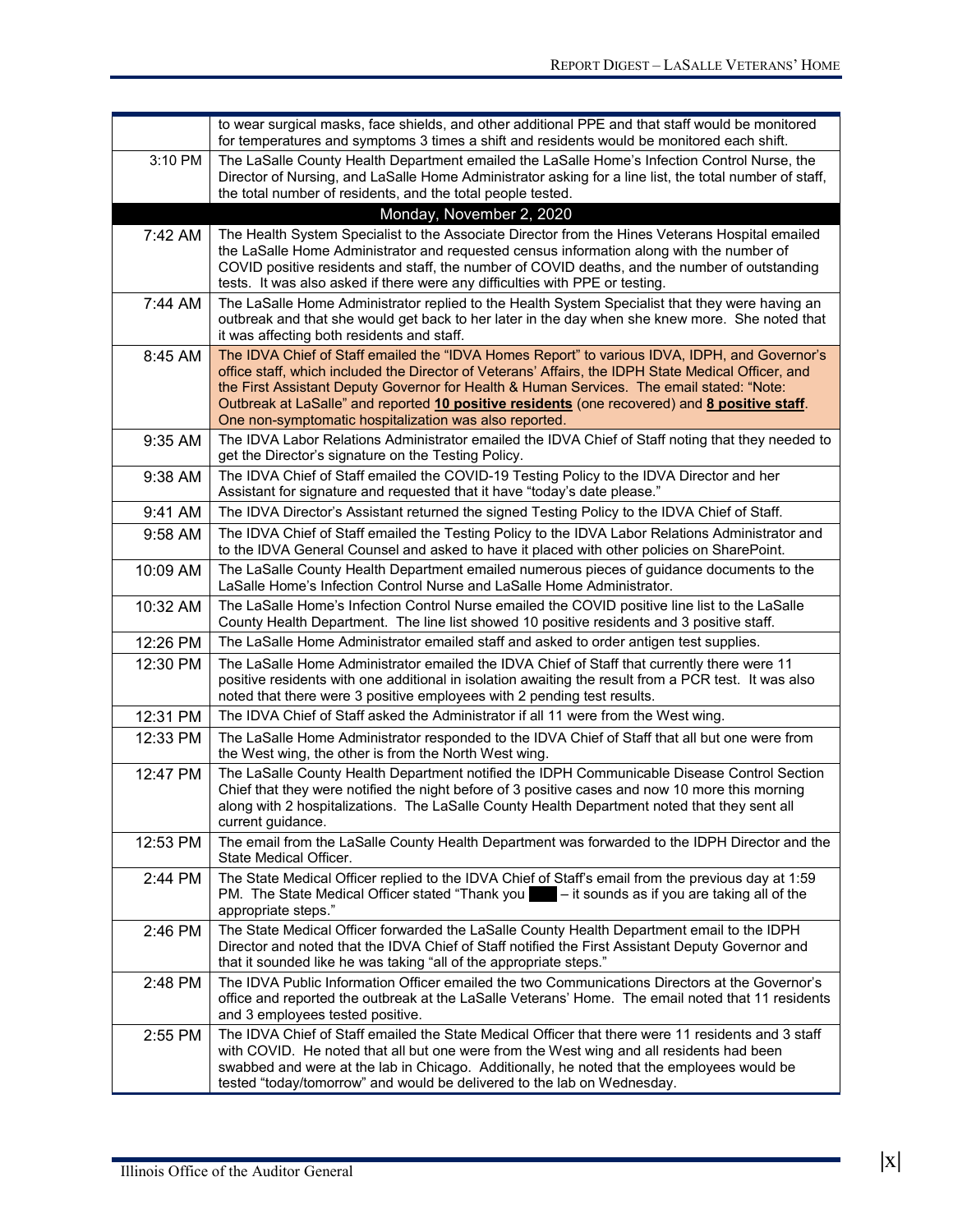| 4:06 PM  | IDPH Siren Notification issued for Region 2; as of November 4, 2020, long-term care facilities must<br>suspend indoor visitation and off-site outings.                                                                                                                                                                                                                                                                                                                                                                                                                                                                                                                                                                                                                                                                                                                                                                                                                                                                                                                                                                                                                                                                                                                                                                                                                                                                                                                                                                                                                                                                            |
|----------|-----------------------------------------------------------------------------------------------------------------------------------------------------------------------------------------------------------------------------------------------------------------------------------------------------------------------------------------------------------------------------------------------------------------------------------------------------------------------------------------------------------------------------------------------------------------------------------------------------------------------------------------------------------------------------------------------------------------------------------------------------------------------------------------------------------------------------------------------------------------------------------------------------------------------------------------------------------------------------------------------------------------------------------------------------------------------------------------------------------------------------------------------------------------------------------------------------------------------------------------------------------------------------------------------------------------------------------------------------------------------------------------------------------------------------------------------------------------------------------------------------------------------------------------------------------------------------------------------------------------------------------|
| 4:57 PM  | The LaSalle Home Administrator emailed the IDVA Labor Relations Administrator and copied the<br>IDVA Chief of Staff and reported 11 positive residents (2 were in the hospital) and 2 additional<br>residents were in isolation pending test results. There were also 5 staff positives with 11 in<br>quarantine with exposure or symptoms.                                                                                                                                                                                                                                                                                                                                                                                                                                                                                                                                                                                                                                                                                                                                                                                                                                                                                                                                                                                                                                                                                                                                                                                                                                                                                       |
| 8:58 PM  | The First Assistant Deputy Governor for Health & Human Services emailed the IDVA Chief of Staff<br>and asked, "Do you need any extra support from DPH re LaSalle? Have you been able to connect<br>with the State Medical Officer?"                                                                                                                                                                                                                                                                                                                                                                                                                                                                                                                                                                                                                                                                                                                                                                                                                                                                                                                                                                                                                                                                                                                                                                                                                                                                                                                                                                                               |
|          | Tuesday, November 3, 2020                                                                                                                                                                                                                                                                                                                                                                                                                                                                                                                                                                                                                                                                                                                                                                                                                                                                                                                                                                                                                                                                                                                                                                                                                                                                                                                                                                                                                                                                                                                                                                                                         |
| 7:34 AM  | The Health System Specialist to the Associate Director from the Hines Veterans Hospital emailed<br>the LaSalle Home Administrator and asked for the total census, the numbers of tests, the number<br>of COVID positive residents and staff, the number of tests outstanding, the number of COVID<br>related deaths, and also any areas of difficulty.                                                                                                                                                                                                                                                                                                                                                                                                                                                                                                                                                                                                                                                                                                                                                                                                                                                                                                                                                                                                                                                                                                                                                                                                                                                                            |
| 8:47 AM  | The IDVA Chief of Staff responded to the First Assistant Deputy Governor noting "I can't think of<br>anything specific we need at LaSalle. You'll see shortly, it's not improving though. I have traded<br>emails with the State Medical Officer on getting a call with the administrators and her team but we<br>haven't locked in on a date/time yet."                                                                                                                                                                                                                                                                                                                                                                                                                                                                                                                                                                                                                                                                                                                                                                                                                                                                                                                                                                                                                                                                                                                                                                                                                                                                          |
| 9:03 AM  | The IDVA Chief of Staff emailed the "IDVA Homes Report" to various IDVA, IDPH, and Governor's<br>office staff, which included the Director of Veterans' Affairs, the IDPH State Medical Officer, and<br>the First Assistant Deputy Governor for Health & Human Services. The email stated: that there<br>were a total of 13 residents (12 current) and 10 staff (5 current) with positive cases as well as 3<br>residents hospitalized.                                                                                                                                                                                                                                                                                                                                                                                                                                                                                                                                                                                                                                                                                                                                                                                                                                                                                                                                                                                                                                                                                                                                                                                           |
| 10:02 AM | The LaSalle Home Administrator emailed the Health System Specialist to the Associate Director<br>from the Hines Veterans Hospital noting that all tests were at the lab. It was also reported that the<br>total census was 128 and there were 12 positive residents and 5 positive staff.                                                                                                                                                                                                                                                                                                                                                                                                                                                                                                                                                                                                                                                                                                                                                                                                                                                                                                                                                                                                                                                                                                                                                                                                                                                                                                                                         |
| 10:36 AM | The Health System Specialist to the Associate Director from the Hines Veterans Hospital emailed<br>the LaSalle Home Administrator and asked the following:<br>Are any of the 12 residents who tested positive experiencing symptoms?<br>$\bullet$<br>Were the 12 residents who tested positive on the same unit?<br>$\bullet$<br>Were the staff on the same unit?<br>I'm guessing positive staff are quarantining for 14 days, can you confirm?<br>How are you isolating the residents?<br>$\bullet$                                                                                                                                                                                                                                                                                                                                                                                                                                                                                                                                                                                                                                                                                                                                                                                                                                                                                                                                                                                                                                                                                                                              |
| 12:04 PM | The LaSalle Home Administrator responded to the Health System Specialist to the Associate<br>Director from the Hines Veterans Hospital noting that all 12 experienced symptoms, residents were<br>from the same unit but were now seeing symptoms elsewhere, one nurse from the west seemed to<br>be the source, positive staff were quarantining for 10 days with the last 24 hours being symptom<br>free, and residents were isolated in the negative pressure wing.                                                                                                                                                                                                                                                                                                                                                                                                                                                                                                                                                                                                                                                                                                                                                                                                                                                                                                                                                                                                                                                                                                                                                            |
| 4:51 PM  | The LaSalle Home Administrator emailed supervisory staff and asked them to pass the email and<br>an attached family update letter on to their staff. The email noted there were now 22 positive<br>residents and 7 positive employees. The Administrator stated:<br>"Please, keep your chins up, keep working hard. We will get through this! This team is amazing!<br>This virus is ruthless and tenacious and it never rests so don't look down on our efforts – we held<br>on a LONG time! Illinois is full of hot spots – not one region in the state is not in some level of<br>mitigation again for increased positivity rates or hospitalization. Don't give up! We still have to fight<br>back and push this virus back out of our doors. During this outbreak, all staff should be wearing<br>their masks and face shields at all times when in the building. If you are in an office position, you<br>can remove them when you are at your desk. Additionally, all staff should restrict movement within<br>the building. If you need someone in an office, call them - do not go to the office. All residents are<br>again quarantined to their rooms, so if you do not have to see a resident, you should not be on a<br>residential wing. Take your breaks alone - it is a small sacrifice we can make. Continue to follow<br>all infection control guidance from us and from Public Health both here and at home. If you have<br>any questions or concerns, please call me. Thank you for all you do. Thank you for not giving up.<br>Thank you for taking care of our Veterans - they need us now more than ever!" |
| 5:33 PM  | The LaSalle Home Administrator responded to the Health System Specialist to the Associate<br>Director from the Hines Veterans Hospital noting they ended the day with 22 positive residents,<br>who were all moved to isolation in negative pressure rooms, and there were 7 positive staff.                                                                                                                                                                                                                                                                                                                                                                                                                                                                                                                                                                                                                                                                                                                                                                                                                                                                                                                                                                                                                                                                                                                                                                                                                                                                                                                                      |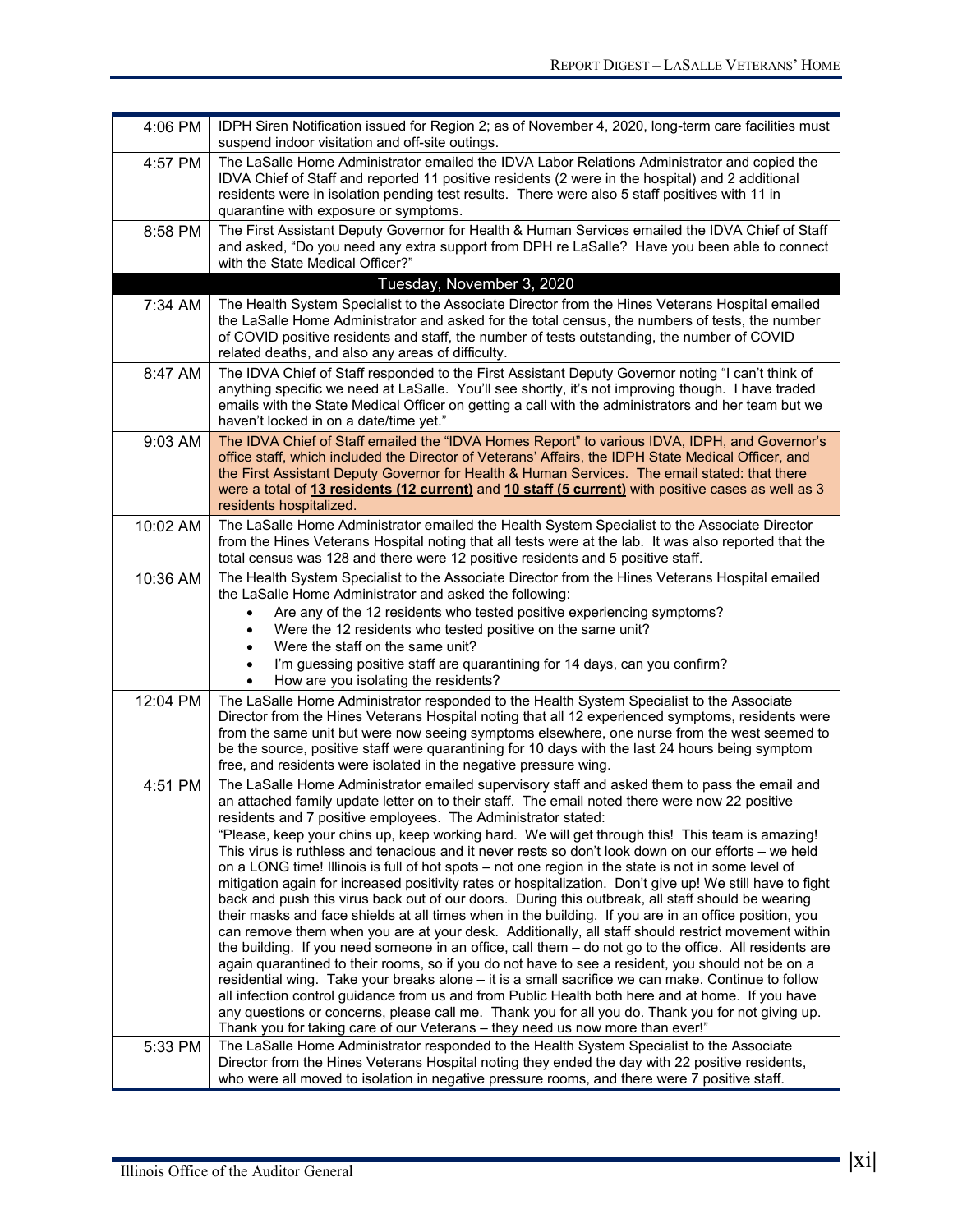| 5:33 PM  | The LaSalle Home Administrator emailed the Daily Report to the IDVA Chief of Staff. The Report<br>showed that there were 22 positive residents and 7 positive staff.                                                                                                                                                                                                                                                                                                                                                                                                                                                                                                                                                                                                                                                                                                                                                                                                                                                                                                                                                                                                                                                                                                                                                                                                                                                                                                                                                               |
|----------|------------------------------------------------------------------------------------------------------------------------------------------------------------------------------------------------------------------------------------------------------------------------------------------------------------------------------------------------------------------------------------------------------------------------------------------------------------------------------------------------------------------------------------------------------------------------------------------------------------------------------------------------------------------------------------------------------------------------------------------------------------------------------------------------------------------------------------------------------------------------------------------------------------------------------------------------------------------------------------------------------------------------------------------------------------------------------------------------------------------------------------------------------------------------------------------------------------------------------------------------------------------------------------------------------------------------------------------------------------------------------------------------------------------------------------------------------------------------------------------------------------------------------------|
|          | Wednesday, November 4, 2020                                                                                                                                                                                                                                                                                                                                                                                                                                                                                                                                                                                                                                                                                                                                                                                                                                                                                                                                                                                                                                                                                                                                                                                                                                                                                                                                                                                                                                                                                                        |
| 7:59 AM  | The LaSalle Home Infection Control Nurse emailed the current COVID positive line list to the<br>LaSalle County Health Department. The list contained the names of 20 residents and 7 staff.                                                                                                                                                                                                                                                                                                                                                                                                                                                                                                                                                                                                                                                                                                                                                                                                                                                                                                                                                                                                                                                                                                                                                                                                                                                                                                                                        |
| 8:30 AM  | The IDVA Chief of Staff emailed the "IDVA Homes Report" to various IDVA, IDPH, and Governor's<br>office staff, which included the Director of Veterans' Affairs, the IDPH State Medical Officer, and<br>the First Assistant Deputy Governor for Health & Human Services. The email stated: that there<br>was a total of 23 total (22 current) residents and 12 (7 current) staff with positive cases as well<br>as 3 residents hospitalized.                                                                                                                                                                                                                                                                                                                                                                                                                                                                                                                                                                                                                                                                                                                                                                                                                                                                                                                                                                                                                                                                                       |
| 3:56 PM  | The LaSalle County Health Department emailed the LaSalle Home's Infection Control Nurse and<br>provided information which outlined guidelines for asymptomatic exposed healthcare workers to<br>work under modified quarantine. The email stated "as soon as they show symptoms or tested<br>positive, they were out for a 10 day isolation. Any staff under modified quarantine needs to<br>understand that they're only allowed to work and go home. No grocery stores, no friend's houses,<br>etc."                                                                                                                                                                                                                                                                                                                                                                                                                                                                                                                                                                                                                                                                                                                                                                                                                                                                                                                                                                                                                             |
| 4:37 PM  | The LaSalle Home Administrator emailed the Daily Report to the IDVA Chief of Staff. The Report<br>showed that there were 36 positive residents and 8 positive staff.                                                                                                                                                                                                                                                                                                                                                                                                                                                                                                                                                                                                                                                                                                                                                                                                                                                                                                                                                                                                                                                                                                                                                                                                                                                                                                                                                               |
|          | Thursday, November 5, 2020                                                                                                                                                                                                                                                                                                                                                                                                                                                                                                                                                                                                                                                                                                                                                                                                                                                                                                                                                                                                                                                                                                                                                                                                                                                                                                                                                                                                                                                                                                         |
| 7:47 AM  | The Health System Specialist to the Associate Director from the Hines Veterans Hospital emailed<br>the LaSalle Home Administrator and asked if the facility had PPE and if there were any staffing<br>concerns. It was indicated that during the Manteno outbreak, Manteno received help for staff<br>issues from IDPH. The Specialist also asked whether 3 were still hospitalized.                                                                                                                                                                                                                                                                                                                                                                                                                                                                                                                                                                                                                                                                                                                                                                                                                                                                                                                                                                                                                                                                                                                                               |
| 8:46 AM  | The IDVA Chief of Staff emailed the "IDVA Homes Report" to various IDVA, IDPH, and Governor's<br>office staff, which included the Director of Veterans' Affairs, the IDPH State Medical Officer, and<br>the First Assistant Deputy Governor for Health & Human Services. The email stated: that there<br>were a total of 45 total (44 current) residents and 14 (9 current) staff with positive cases as well<br>as 3 residents hospitalized. He noted that employee tests would be "dropping today."                                                                                                                                                                                                                                                                                                                                                                                                                                                                                                                                                                                                                                                                                                                                                                                                                                                                                                                                                                                                                              |
| 9:08 AM  | An IDPH Siren Notification was issued on Ventilation Systems Guidance During COVID-19.                                                                                                                                                                                                                                                                                                                                                                                                                                                                                                                                                                                                                                                                                                                                                                                                                                                                                                                                                                                                                                                                                                                                                                                                                                                                                                                                                                                                                                             |
| 9:30 AM  | The LaSalle Home Administrator responded to the Health System Specialist to the Associate<br>Director from the Hines Veterans Hospital noting they couldn't get a lead on true medical "N95s"<br>and the stock was "critically low." It was also reported that staffing was getting challenging and<br>that they would let them know if they need anything else. Finally, it was reported that there were<br>44 residents and 8 staff positive and staff samples were being sent to the "Chicago IDPH lab<br>today."                                                                                                                                                                                                                                                                                                                                                                                                                                                                                                                                                                                                                                                                                                                                                                                                                                                                                                                                                                                                               |
| 10:37 AM | The LaSalle Home's Director of Nursing emailed the Home's Infection Control Nurse and asked,<br>"What do you think about having West staff wear full PPE since they are the hot spot, and we will<br>be expanding over to West B hall?"                                                                                                                                                                                                                                                                                                                                                                                                                                                                                                                                                                                                                                                                                                                                                                                                                                                                                                                                                                                                                                                                                                                                                                                                                                                                                            |
| 10:53 AM | The LaSalle Home's Infection Control Nurse responded to the Director of Nursing's PPE question<br>stating, "Might as well."                                                                                                                                                                                                                                                                                                                                                                                                                                                                                                                                                                                                                                                                                                                                                                                                                                                                                                                                                                                                                                                                                                                                                                                                                                                                                                                                                                                                        |
| 12:43 PM | The LaSalle Home's Infection Control Nurse emailed the COVID positive line list to the LaSalle<br>County Health Department. The line list showed 44 positive residents and 11 positive staff.                                                                                                                                                                                                                                                                                                                                                                                                                                                                                                                                                                                                                                                                                                                                                                                                                                                                                                                                                                                                                                                                                                                                                                                                                                                                                                                                      |
| 3:53 PM  | The LaSalle Home Administrator emailed supervisory staff stating the following:<br>"Hi all! It is has been quite a whirlwind this week! I have heard "wildfire" a lot this week and it's a<br>pretty accurate description of our current circumstances. As of the time I'm typing this, we have 48<br>positive residents and 11 positive staff members. If you have been a direct exposure to anyone,<br>you have been contacted. At this point, staffing is critical so we are utilizing critical infrastructure<br>guidelines – this means that if you are not symptomatic, but are a known exposure, we can ask<br>you to continue to work. If at any time you become symptomatic, you report it immediately and go<br>home. Everyone, whether exposed or not, should already be monitoring themselves for symptoms<br>at least 3 times each shift. I keep a log of my temps and symptoms in my office and you should all<br>have the same. Staff on the floor/other departments log per their department rules. The key is<br>that we are ALL doing it at least 3 times each shift. I do not want anyone to underestimate any<br>symptoms. Please report them immediately and you will go home and contact your own physician<br>for next steps. This does not mean that we sent you home so you automatically get COVID pay. It<br>has to be because you are a known 1st hand exposure or you are COVID positive yourself. And<br>both of these have to have documentation to support. As always if you have any questions or |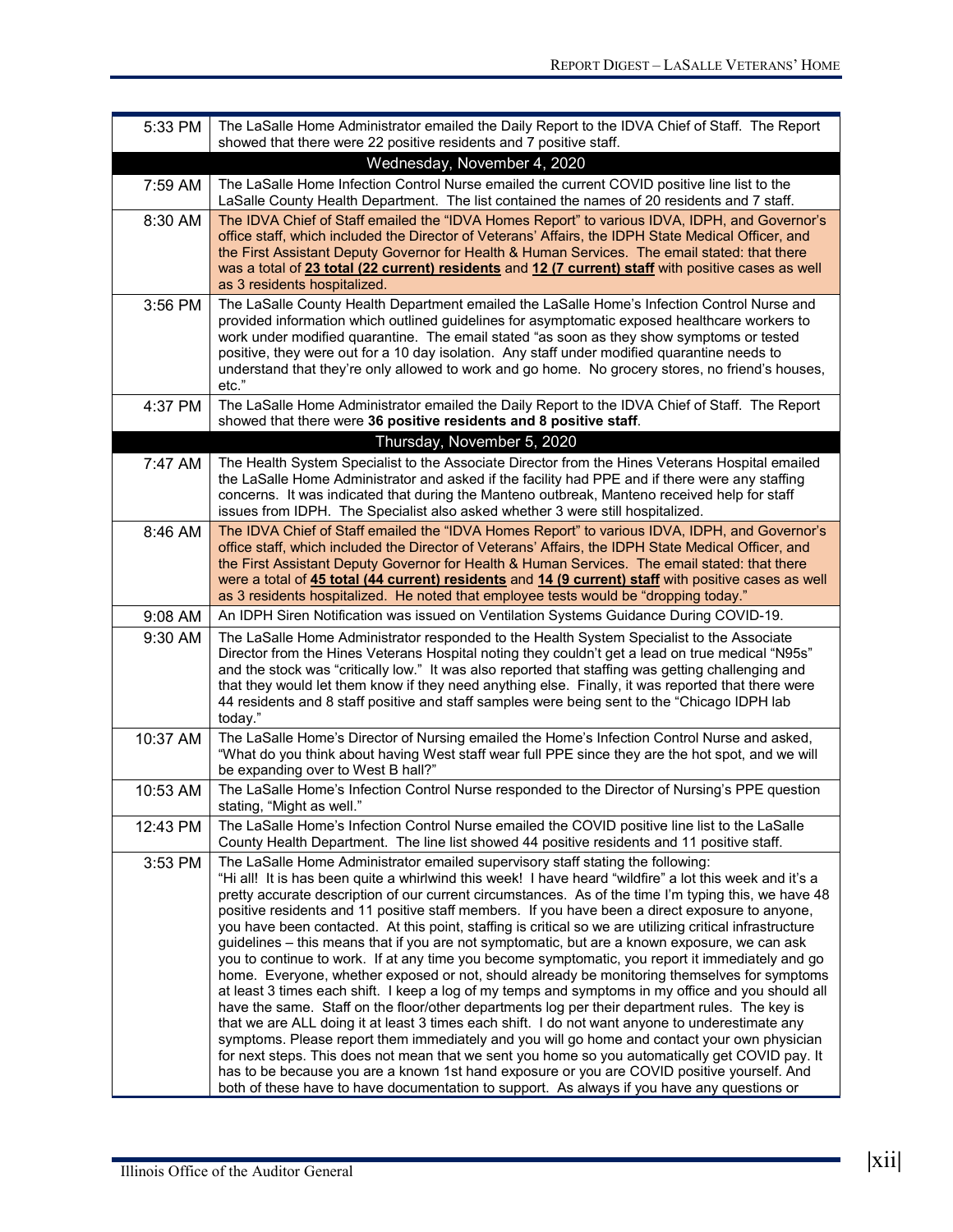|          | concerns, please let me know. Thank you for your continued hard work and dedication to our<br>Veterans!"                                                                                                                                                                                                                                                                                                                                                                                                                                                     |
|----------|--------------------------------------------------------------------------------------------------------------------------------------------------------------------------------------------------------------------------------------------------------------------------------------------------------------------------------------------------------------------------------------------------------------------------------------------------------------------------------------------------------------------------------------------------------------|
| 5:30 PM  | The LaSalle Home Administrator emailed the Daily Report to the IDVA Chief of Staff. The Report<br>showed that there were 48 positive residents and 12 positive staff. There were 195 staff and<br>90 resident tests still pending.                                                                                                                                                                                                                                                                                                                           |
| 5:31 PM  | The LaSalle Home Administrator responded to the Health System Specialist to the Associate<br>Director from the Hines Veterans Hospital noting 48 residents and 12 staff were positive and 3<br>residents were hospitalized.                                                                                                                                                                                                                                                                                                                                  |
|          | Friday, November 6, 2020                                                                                                                                                                                                                                                                                                                                                                                                                                                                                                                                     |
| 9:02 AM  | The IDVA Chief of Staff emailed the "IDVA Homes Report" to various IDVA, IDPH, and Governor's<br>office staff, which included the Director of Veterans' Affairs, the IDPH State Medical Officer, and<br>the First Assistant Deputy Governor for Health & Human Services. The email stated: that there<br>were a total of 49 total (48 current) residents and 17 (12 current) staff with positive cases as<br>well as 3 residents hospitalized. He also noted that there were 282 tests pending (192 staff and 90<br>residents).                              |
| 11:05 AM | IDVA officials responded to a media inquiry about the LaSalle outbreak. The response noted the<br>49 residents and 17 staff testing positive for COVID. It further noted that those positive were being<br>isolated and monitored for symptom and all families had been notified.                                                                                                                                                                                                                                                                            |
| 3:17 PM  | The LaSalle Home's Infection Control Nurse emailed the LaSalle Home Administrator, the Director<br>and Assistant Director of Nursing, and other supervisory staff that currently there were 54<br>quarantined employees.                                                                                                                                                                                                                                                                                                                                     |
| 3:47 PM  | The LaSalle Home's Dietary Manager emailed the LaSalle Home Administrator that she was not<br>aware that the A Hall of the West wing was now being used for isolation. The Dietary Manager<br>also indicated that the Home's Infection Control Nurse was not aware either.                                                                                                                                                                                                                                                                                   |
| 4:43 PM  | The IDVA Chief of Staff emailed the IDPH Public Health Educator that there were issues with their<br>data and he might not have an update until "nearly noon tomorrow."                                                                                                                                                                                                                                                                                                                                                                                      |
| 6:11 PM  | The State Medical Officer emailed the IDVA Chief of Staff about trying to set up weekly IDPH/IDVA<br>COVID-19 meetings. Monday afternoon meetings were proposed.                                                                                                                                                                                                                                                                                                                                                                                             |
| 7:03 PM  | The IDPH Public Health Educator replied to the IDVA Chief of Staff that the IDPH Director hadn't<br>been requiring them to report on weekends, "unless there are major changes."                                                                                                                                                                                                                                                                                                                                                                             |
|          | Saturday, November 7, 2020                                                                                                                                                                                                                                                                                                                                                                                                                                                                                                                                   |
| 9:32 AM  | The LaSalle Home Administrator emailed the Health System Specialist to the Associate Director<br>from the Hines Veterans Hospital noting "Overnight we got several more results. We do not have<br>all employee back yet, but our staffing is now critical. Currently 60 positive residents and 43<br>employees. Four of those residents are in the hospital."                                                                                                                                                                                               |
| 11:34 AM | IDVA Chief of Staff emailed IDPH Lab Manager and copied the State Medical Officer noting there<br>was a "major outbreak" at the LaSalle Home. He noted that half of the residents were positive<br>based on the prior week's testing and that nearly 1/3 of the staff were positive. He noted that they<br>were testing that day and were planning to send 67 more tests for residents on Sunday morning<br>and asked if the lab was still open from 8 AM to 8 PM.                                                                                           |
| 11:38 AM | The IDVA Chief of Staff emailed the IDPH Public Health Educator that LaSalle had 31 employees<br>come back positive overnight. He noted specifically, "We're currently at 60 residents and 43<br>employees positive. We still have 101 employees tests pending (the Chicago lab is really slow).<br>We will be re-testing all the negative residents again and sending to the Springfield lab tomorrow"                                                                                                                                                      |
| 11:50 AM | The IDVA Chief of Staff emailed the IDVA Public Information Officer and the two Communications<br>Directors at the Governor's office and copied the Deputy Governor, the First Assistant Deputy<br>Governor, the IDVA Director and Assistant Director, and the IDVA Labor Relations Administrator<br>and informed them of the increase in positive residents from 48 to 60 and employees from 12 to<br>43. He further noted that there were four residents hospitalized and they were waiting for over 100<br>employee tests to come back from the IDPH lab. |
| 11:52 AM | The IDPH Lab Manager replied to IDVA Chief of Staff and the State Medical Officer that the lab<br>was open from 10-2 and noted, "We do have a bit of a backlog but we will get to them as soon as<br>we can."                                                                                                                                                                                                                                                                                                                                                |
| 2:14 PM  | The IDPH Public Health Educator replied to the IDVA Chief of Staff that she would let the<br>Director's office know about the increase in positive residents and employees noted in the 11:38<br>AM email.                                                                                                                                                                                                                                                                                                                                                   |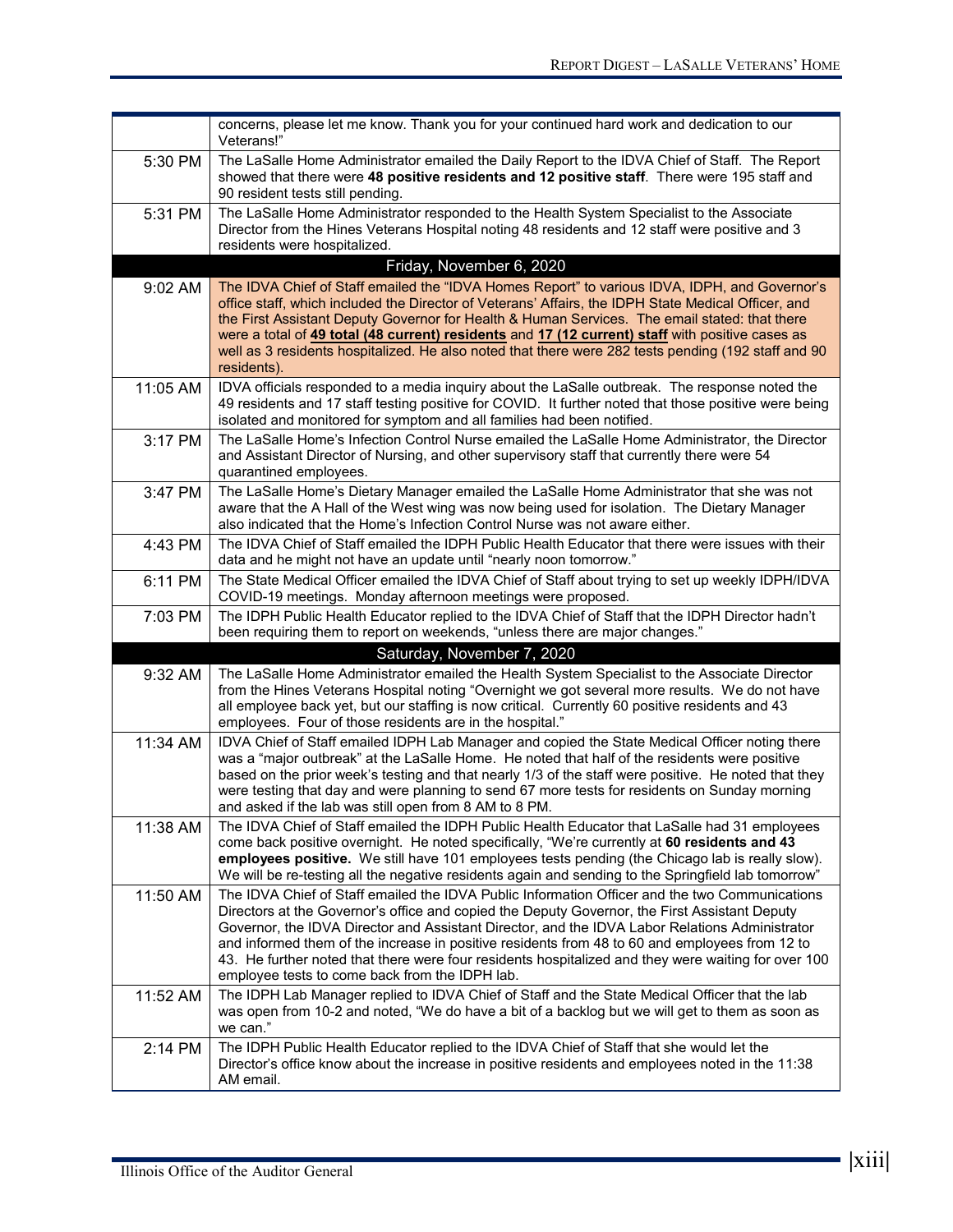|          | Sunday, November 8, 2020                                                                                                                                                                                                                                                                                                                                                                                                                                                                                                                                                                                                                                                                                                                                                                                                                                                                                                                                                                                                                                                                                                                                                                                                                                                                                                                                                                                                                                                                                                                                                                                                                                                                                                                                                                                                                                                                                                                                                                                                                                                                                                                                                                                                                             |
|----------|------------------------------------------------------------------------------------------------------------------------------------------------------------------------------------------------------------------------------------------------------------------------------------------------------------------------------------------------------------------------------------------------------------------------------------------------------------------------------------------------------------------------------------------------------------------------------------------------------------------------------------------------------------------------------------------------------------------------------------------------------------------------------------------------------------------------------------------------------------------------------------------------------------------------------------------------------------------------------------------------------------------------------------------------------------------------------------------------------------------------------------------------------------------------------------------------------------------------------------------------------------------------------------------------------------------------------------------------------------------------------------------------------------------------------------------------------------------------------------------------------------------------------------------------------------------------------------------------------------------------------------------------------------------------------------------------------------------------------------------------------------------------------------------------------------------------------------------------------------------------------------------------------------------------------------------------------------------------------------------------------------------------------------------------------------------------------------------------------------------------------------------------------------------------------------------------------------------------------------------------------|
| 7:01 AM  | The LaSalle Home Administrator emailed the IDVA Chief of Staff reporting that 2 residents had<br>passed.                                                                                                                                                                                                                                                                                                                                                                                                                                                                                                                                                                                                                                                                                                                                                                                                                                                                                                                                                                                                                                                                                                                                                                                                                                                                                                                                                                                                                                                                                                                                                                                                                                                                                                                                                                                                                                                                                                                                                                                                                                                                                                                                             |
| 10:40 AM | The IDVA Chief of Staff emailed the IDVA Public Information Officer and the two Communications<br>Directors at the Governor's office and copied the Deputy Governor, the First Assistant Deputy<br>Governor, the IDVA Director and Assistant Director, and the IDVA Labor Relations Administrator<br>and informed them of the 2 resident deaths and that he believed there were some additional<br>positives.                                                                                                                                                                                                                                                                                                                                                                                                                                                                                                                                                                                                                                                                                                                                                                                                                                                                                                                                                                                                                                                                                                                                                                                                                                                                                                                                                                                                                                                                                                                                                                                                                                                                                                                                                                                                                                        |
| 10:44 AM | The IDVA Chief of Staff emailed the State Medical Officer and copied the First Assistant Deputy<br>Governor for Health & Human Services and noted the deaths of 2 residents. He also noted that<br>there were still 4 in the hospital.                                                                                                                                                                                                                                                                                                                                                                                                                                                                                                                                                                                                                                                                                                                                                                                                                                                                                                                                                                                                                                                                                                                                                                                                                                                                                                                                                                                                                                                                                                                                                                                                                                                                                                                                                                                                                                                                                                                                                                                                               |
| 11:30 AM | The IDVA Chief of Staff emailed the IDPH Public Health Educator and reported that tomorrow's<br>report would include 2 COVID positive resident deaths at LaSalle and another 18 staff positives.<br>There were now 59 residents and 61 employees positive.                                                                                                                                                                                                                                                                                                                                                                                                                                                                                                                                                                                                                                                                                                                                                                                                                                                                                                                                                                                                                                                                                                                                                                                                                                                                                                                                                                                                                                                                                                                                                                                                                                                                                                                                                                                                                                                                                                                                                                                           |
| 1:13 PM  | The State Medical Officer emailed IDVA Chief of Staff that she was sorry to hear about the<br>deaths and thanked him for letting her know.                                                                                                                                                                                                                                                                                                                                                                                                                                                                                                                                                                                                                                                                                                                                                                                                                                                                                                                                                                                                                                                                                                                                                                                                                                                                                                                                                                                                                                                                                                                                                                                                                                                                                                                                                                                                                                                                                                                                                                                                                                                                                                           |
| 1:41 PM  | The IDPH Public Health Educator responded to the IDPH Chief of Staff and noted, "Wow, this poor<br>facility. I will pass this on to the director's office."                                                                                                                                                                                                                                                                                                                                                                                                                                                                                                                                                                                                                                                                                                                                                                                                                                                                                                                                                                                                                                                                                                                                                                                                                                                                                                                                                                                                                                                                                                                                                                                                                                                                                                                                                                                                                                                                                                                                                                                                                                                                                          |
| 7:57 PM  | The LaSalle Home Administrator emailed the IDVA Chief of Staff reporting that an additional<br>resident passed.                                                                                                                                                                                                                                                                                                                                                                                                                                                                                                                                                                                                                                                                                                                                                                                                                                                                                                                                                                                                                                                                                                                                                                                                                                                                                                                                                                                                                                                                                                                                                                                                                                                                                                                                                                                                                                                                                                                                                                                                                                                                                                                                      |
| 9:01 PM  | The LaSalle Home Administrator emailed the Health System Specialist to the Associate Director<br>from the Hines Veterans Hospital and reported a census of 125, 59 positive residents (3<br>hospitalized), and 65 positive employees. Three resident deaths over the last 24 hours were also<br>reported.                                                                                                                                                                                                                                                                                                                                                                                                                                                                                                                                                                                                                                                                                                                                                                                                                                                                                                                                                                                                                                                                                                                                                                                                                                                                                                                                                                                                                                                                                                                                                                                                                                                                                                                                                                                                                                                                                                                                            |
| 9:27 PM  | The LaSalle Home Administrator emailed supervisory staff stating the following:<br>"I'm looking back through emails and notes for the past few days and realize I have not sent one of<br>these updates since Thursday. I am sorry for that. Our reality is very different today than Thursday.<br>Currently, we have 59 residents who are positive for COVID - 3 of them are in the hospital. Sadly,<br>3 Veterans have died in the last 24 hours. We have 65 employees who are positive for COVID.<br>And I know others are not feeling well. This puts our staffing in a critical situation. A new letter will<br>go to families, residents, and all of you tomorrow. Right now, we have resident tests at the lab for<br>processing and I am checking for results frequently. Tomorrow, we are testing all employees again<br>- I hope you all can get there. This is so important and the sooner we get you all tested, the sooner<br>we get results. Do everything you can to be here, please. When your results go to the lab, it can<br>take 72 hours for those results to be released. On our normal testing schedule, you could test on<br>Tuesday and the sample is not even delivered to the lab until Thursday. This is very frustrating, I<br>know, and it causes a great deal of anxiety. I understand the wait can be miserable, so I will do my<br>best to answer your calls or texts. Please know that if your result comes back positive, I WILL<br>CALL YOU, no matter what time it is. So if you don't get that call, your results are either negative<br>or incomplete. The bad news is, this virus has hit us hard all at once. The good news is, the wave<br>should recede in about a week. We just have to hang on. Keep doing your best, keep showing up<br>- all for the Veterans who need us now more than ever. If you have a skill that can be used to care<br>for them, please use it. We need ALL HANDS ON DECK to make it through this. As always, if you<br>have any questions, please let me know. I am here to support you any way that I can. redacted is<br>my cell number and you can check in with me any time. THANK YOU, THANK YOU, THANK YOU<br>for ALL you are doing and the many hours you are giving." |
|          | Monday, November 9, 2020                                                                                                                                                                                                                                                                                                                                                                                                                                                                                                                                                                                                                                                                                                                                                                                                                                                                                                                                                                                                                                                                                                                                                                                                                                                                                                                                                                                                                                                                                                                                                                                                                                                                                                                                                                                                                                                                                                                                                                                                                                                                                                                                                                                                                             |
| 8:28 AM  | The IDVA Public Information Officer emailed the IDVA Chief of Staff and asked if there was<br>anything new happening.                                                                                                                                                                                                                                                                                                                                                                                                                                                                                                                                                                                                                                                                                                                                                                                                                                                                                                                                                                                                                                                                                                                                                                                                                                                                                                                                                                                                                                                                                                                                                                                                                                                                                                                                                                                                                                                                                                                                                                                                                                                                                                                                |
| 8:29 AM  | The IDVA Chief of Staff responded to the IDVA Public Information Officer, "Yes. Coming soon,<br>more staff, more residents and another death."                                                                                                                                                                                                                                                                                                                                                                                                                                                                                                                                                                                                                                                                                                                                                                                                                                                                                                                                                                                                                                                                                                                                                                                                                                                                                                                                                                                                                                                                                                                                                                                                                                                                                                                                                                                                                                                                                                                                                                                                                                                                                                       |
| 8:51 AM  | The IDVA Chief of Staff emailed the State Medical Officer and asked for guidance on BinaxNOW<br>rapid tests.                                                                                                                                                                                                                                                                                                                                                                                                                                                                                                                                                                                                                                                                                                                                                                                                                                                                                                                                                                                                                                                                                                                                                                                                                                                                                                                                                                                                                                                                                                                                                                                                                                                                                                                                                                                                                                                                                                                                                                                                                                                                                                                                         |
| 9:00 AM  | The State Medical Officer emailed point-of-care antigen testing guidance and asked if they could<br>begin recurring meeting later that day at 1:00.                                                                                                                                                                                                                                                                                                                                                                                                                                                                                                                                                                                                                                                                                                                                                                                                                                                                                                                                                                                                                                                                                                                                                                                                                                                                                                                                                                                                                                                                                                                                                                                                                                                                                                                                                                                                                                                                                                                                                                                                                                                                                                  |
| 9:06 AM  | The IDVA Chief of Staff emailed the "IDVA Homes Report" to various IDVA, IDPH, and Governor's<br>office staff, which included the Director of Veterans' Affairs, the IDPH State Medical Officer, and<br>the First Assistant Deputy Governor for Health & Human Services. The email stated: that there                                                                                                                                                                                                                                                                                                                                                                                                                                                                                                                                                                                                                                                                                                                                                                                                                                                                                                                                                                                                                                                                                                                                                                                                                                                                                                                                                                                                                                                                                                                                                                                                                                                                                                                                                                                                                                                                                                                                                |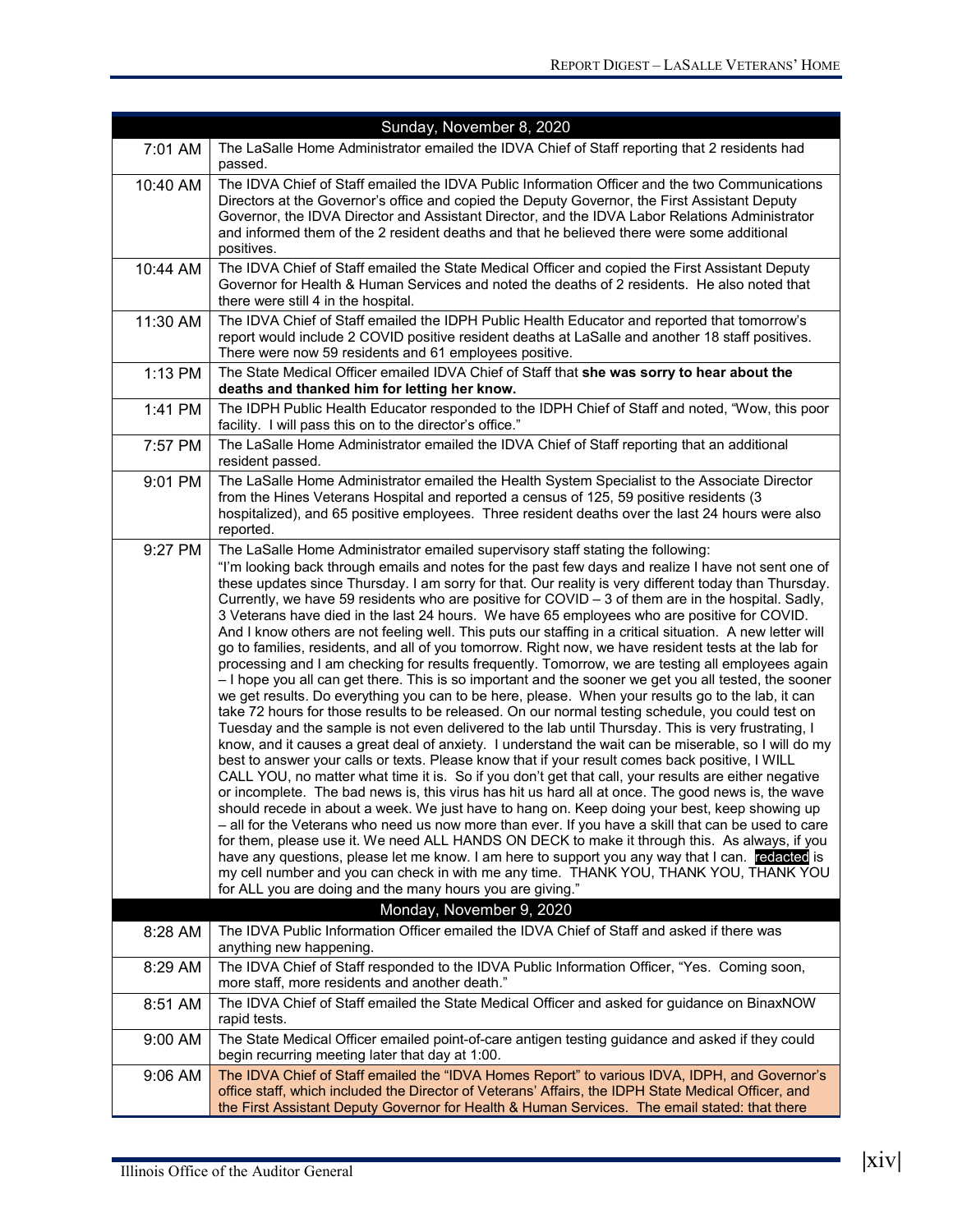|          | were a total of 63 total (59 current) residents and 70 (65 current) staff with positive cases. He<br>reported 3 deaths as well as 3 residents hospitalized. He also noted that there were 66 tests<br>pending (65 staff and 1 resident).                                                                                                                                                                                                                                                                                                                                                                                 |
|----------|--------------------------------------------------------------------------------------------------------------------------------------------------------------------------------------------------------------------------------------------------------------------------------------------------------------------------------------------------------------------------------------------------------------------------------------------------------------------------------------------------------------------------------------------------------------------------------------------------------------------------|
| 10:35 AM | The IDVA General Counsel emailed the IDVA Chief of Staff and asked what was being done about<br>staffing at LaSalle.                                                                                                                                                                                                                                                                                                                                                                                                                                                                                                     |
| 10:36 AM | The LaSalle Home's Infection Control Nurse emailed the LaSalle County Health Department<br>informing them of 3 deaths over the weekend.                                                                                                                                                                                                                                                                                                                                                                                                                                                                                  |
| 10:55 AM | The LaSalle Home Administrator emailed the Health System Specialist to the Associate Director<br>from the Hines Veterans Hospital and reported they were working through staffing issues and at<br>that point were not requesting any additional staff.                                                                                                                                                                                                                                                                                                                                                                  |
| 10:59 AM | The Health System Specialist to the Associate Director from the Hines Veterans Hospital<br>responded to the LaSalle Home Administrator asking, "[W]ould you like a[n] infection control<br>consultation?"                                                                                                                                                                                                                                                                                                                                                                                                                |
| 12:55 PM | The LaSalle Home Administrator replied to the Health System Specialist to the Associate Director<br>from the Hines Veterans Hospital question about an infection control consultation and stated, "I<br>think that would be a good thing."                                                                                                                                                                                                                                                                                                                                                                               |
| 12:56 PM | The Health System Specialist to the Associate Director from the Hines Veterans Hospital<br>responded to the LaSalle Home Administrator, "I will get that moving."                                                                                                                                                                                                                                                                                                                                                                                                                                                        |
| 2:18 PM  | An email from the IDVA Chief of Staff responding to media questions was shared with the Deputy<br>Governor, the First Assistant Deputy Governor, the communications and public information officers<br>from the Governor's office and IDVA. The email noted 67 employees and 64 residents (over 1/2)<br>were positive with COVID. It also noted 3 resident deaths.                                                                                                                                                                                                                                                       |
| 2:30 PM  | The Deputy Governor for Health & Human Services emailed the IDVA Chief of Staff, the First<br>Assistant Deputy Governor, and the communications and public information officers from the<br>Governor's office and IDVA the following inclusions to the previous email:                                                                                                                                                                                                                                                                                                                                                   |
|          | They are doing no more admitting, no visitors as of Friday.<br>In addition to regular PCR testing to DPH labs, they are also going to ramp up the use of<br>$\bullet$<br>more antigen faster time tests.<br>They have segregated staff and residents into the covid wing who are positive.<br>$\bullet$<br>Reinforced all of the safety measures to employees for their personal lives.<br>They also have 3 residents currently hospitalized.                                                                                                                                                                            |
| 2:33 PM  | The Deputy Governor for Health & Human Services emailed IDPH's Chief of Testing and the IDVA<br>Chief of Staff and copied the IDPH Chief of Staff requesting that BinaxNOW tests be shipped<br>"asap" to DVA homes with prioritization being LaSalle.                                                                                                                                                                                                                                                                                                                                                                    |
| 3:15 PM  | The LaSalle Home Administrator emailed the IDVA Chief of Staff and the IDVA Public Information<br>Officer and discussed questions from families. The theme of the questions was related to how the<br>Home was continuing to take care of residents with so many sick staff members. The email noted:<br>many are working overtime; other departments are helping with what they are able to; some staff<br>who are not having serious symptoms are working as able in the isolation unit; and 69 is a large<br>number, but our total number of employees is over 200 and not all of the positives are nursing<br>staff. |
| 3:48 PM  | A LaSalle Home staff member emailed an updated room roster to the Home management and<br>noted that this list is "fluid" but "people have been talking all day about how they don't know where<br>people went, they cannot keep track of things, etc."                                                                                                                                                                                                                                                                                                                                                                   |
| 5:12 PM  | The IDPH Chief of Testing replied to the Deputy Governor's 2:33 PM email that "we can make that<br>happen."                                                                                                                                                                                                                                                                                                                                                                                                                                                                                                              |
| 5:37 PM  | The IDVA Chief of Staff emailed the LaSalle Home Administrator that they would receive two<br>batches of 640 antigen tests.                                                                                                                                                                                                                                                                                                                                                                                                                                                                                              |
| 5:44 PM  | The IDVA Chief of Staff emailed the IDPH Chief of Testing and specifically asked that, per their<br>earlier conversation, two cases of antigen tests (one asap and one to follow) be sent to the LaSalle<br>Home.                                                                                                                                                                                                                                                                                                                                                                                                        |
| 6:33 PM  | The IDPH Chief of Testing emailed the IDVA Chief of Staff noting that they would get the tests in<br>tomorrow's shipment.                                                                                                                                                                                                                                                                                                                                                                                                                                                                                                |
| 6:39 PM  | The Illinois Association of County Veterans Assistance Commissions, Kane County, emailed the<br>IDVA Director and Assistant Director and offered to help collecting PPE, transporting supplies,<br>collecting needed items for residents, or whatever else within their capabilities.                                                                                                                                                                                                                                                                                                                                    |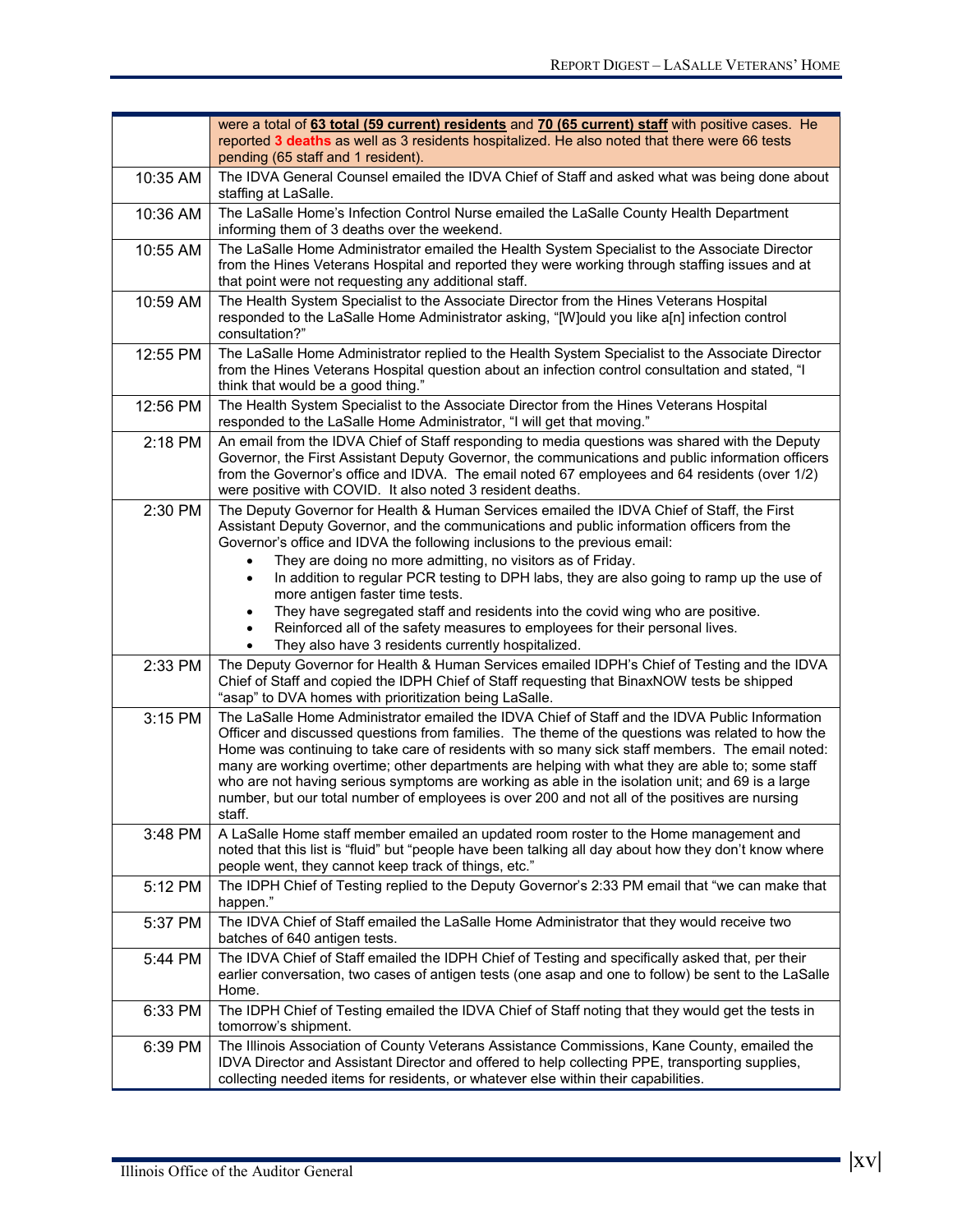| 8:59 PM  | The IDVA Chief of Staff emailed the IDVA Director regarding the Kane County email and noted:<br>"Thank him for the outreach. We're honestly good on PPE and supplies. I think anything they can<br>do to promote the communities around our homes to follow the mitigations is the more helpful."                                                                                                                                                                                                                                                                                                                                                                                                                                                               |
|----------|-----------------------------------------------------------------------------------------------------------------------------------------------------------------------------------------------------------------------------------------------------------------------------------------------------------------------------------------------------------------------------------------------------------------------------------------------------------------------------------------------------------------------------------------------------------------------------------------------------------------------------------------------------------------------------------------------------------------------------------------------------------------|
| 9:08 PM  | The IDVA Assistant Director replied to Kane County: "Thank you very much for the offer. We truly<br>appreciate you reaching out and offering assistance. We will keep you in mind as we continue to<br>work through all of our options and contingencies at LVH."                                                                                                                                                                                                                                                                                                                                                                                                                                                                                               |
| 9:10 PM  | The IDVA Chief of Staff emailed the State Medical Officer and copied the IDVA Director, the<br>Deputy Governor, the First Assistant Deputy Governor, and the IDPH Chief of Staff about the<br>LaSalle Home. His email stated the following: the virus had moved "very aggressively"<br>through the Home and he wanted to see if the State Medical Officer thought it would be<br>beneficial for one of her staff to visit and "advise review" if there are additional mitigations                                                                                                                                                                                                                                                                               |
|          | they should be doing.                                                                                                                                                                                                                                                                                                                                                                                                                                                                                                                                                                                                                                                                                                                                           |
|          | Tuesday, November 10, 2020                                                                                                                                                                                                                                                                                                                                                                                                                                                                                                                                                                                                                                                                                                                                      |
| 6:32 AM  | A Hines Manager from the Infection Control Section emailed the LaSalle Home Administrator and<br>asked about setting up a time to speak late in the day to see how they could assist.                                                                                                                                                                                                                                                                                                                                                                                                                                                                                                                                                                           |
| 7:32 AM  | The LaSalle Home's Infection Control Nurse emailed the LaSalle Home Administrator and the<br>LaSalle Director and Assistant Director of Nursing a copy of the current line list which showed a<br>total of 72 residents and 69 staff that were positive for COVID-19.                                                                                                                                                                                                                                                                                                                                                                                                                                                                                           |
| 7:58 AM  | The Health System Specialist to the Associate Director from the Hines Veterans Hospital emailed<br>the LaSalle Home Administrator and asked for the total census, the numbers of tests,. the number<br>of COVID positive residents and staff, the number of tests outstanding, the number of COVID<br>related deaths, and also any areas of difficulty.                                                                                                                                                                                                                                                                                                                                                                                                         |
| 8:31 AM  | The LaSalle Home Administrator emailed the Health System Specialist to the Associate Director<br>from the Hines Veterans Hospital noting the total census was 122 and there were 64 positive<br>residents (6 deaths and 4 currently hospitalized), 69 positive staff, and 2 resident and 140 staff<br>tests out.                                                                                                                                                                                                                                                                                                                                                                                                                                                |
| 8:57 AM  | The LaSalle Home Administrator emailed the IDVA Chief of Staff and reported there were 64<br>positive residents, 69 positive staff, 3 residents in the hospital, and 6 deaths.                                                                                                                                                                                                                                                                                                                                                                                                                                                                                                                                                                                  |
| 9:10 AM  | The LaSalle Home's Infection Control Nurse emailed the LaSalle County Health Department and<br>noted there were 3 additional deaths in the last 24 hours.                                                                                                                                                                                                                                                                                                                                                                                                                                                                                                                                                                                                       |
| 9:26 AM  | The IDVA Chief of Staff emailed the "IDVA Homes Report" to various IDVA, IDPH, and Governor's<br>office staff, which included the Director of Veterans' Affairs, the IDPH State Medical Officer, and<br>the First Assistant Deputy Governor for Health & Human Services. The email stated that there<br>were a total of 68 total (64 current) residents and 70 (65 current) staff with positive cases. He<br>reported 6 total deaths as well as 4 residents and 1 staff hospitalized.                                                                                                                                                                                                                                                                           |
| 9:34 AM  | The LaSalle Home Administrator emailed the Director and Assistant Director of Nursing and the<br>Infection Control Nurse and noted that the Home's Medical Director was planning to come in that<br>morning to meet with them. They were to discuss staffing and moves after isolation.                                                                                                                                                                                                                                                                                                                                                                                                                                                                         |
| 10:15 AM | The IDVA Chief of Staff emailed the IDPH Public Health Educator and clarified that there were 3<br>deaths on the previous day's report and 3 more overnight for a total of 6.                                                                                                                                                                                                                                                                                                                                                                                                                                                                                                                                                                                   |
| 12:42 PM | The First Assistant Deputy Governor emailed the IDVA Chief of Staff to "Please call me asap."                                                                                                                                                                                                                                                                                                                                                                                                                                                                                                                                                                                                                                                                   |
| 1:04 PM  | The LaSalle Home Administrator emailed the IDVA Chief of Staff and the IDVA Public Information<br>Officer noting "I am going to be calling all the families and I need some ideas for how to handle<br>these questions please."                                                                                                                                                                                                                                                                                                                                                                                                                                                                                                                                 |
| 1:26 PM  | The LaSalle Home Administrator emailed supervisory staff stating the following:<br>"These are sad days at IVHL. We have lost 6 Veterans to this awful virus. I know we all mourn<br>together and I want to tell you all how sorry I am for your loss. I know these Veterans become<br>family when they are here and this is just so much loss in a short period of time. I am working with<br>IDVA to have some assistance for us to cope with this and I hope you will all continue to be<br>supportive of your co-workers as they travel this journey as well. We will get through this together.<br>As always, if you have any questions, concerns, or just need someone to shout at/cry at whatever,<br>I am here for you."<br>Wednesday, November 11, 2020 |
| 9:05 AM  | The State Medical Officer emailed the IDVA Chief of Staff responding to his request to possibly                                                                                                                                                                                                                                                                                                                                                                                                                                                                                                                                                                                                                                                                 |
|          | have IDPH staff visit the LaSalle Veterans' Home. The State Medical Officer responded, "yes,<br>certainly,' and noted that she had copied two infection preventionists who could help. She asked<br>in the email whether one of the preventionists would be able to visit.                                                                                                                                                                                                                                                                                                                                                                                                                                                                                      |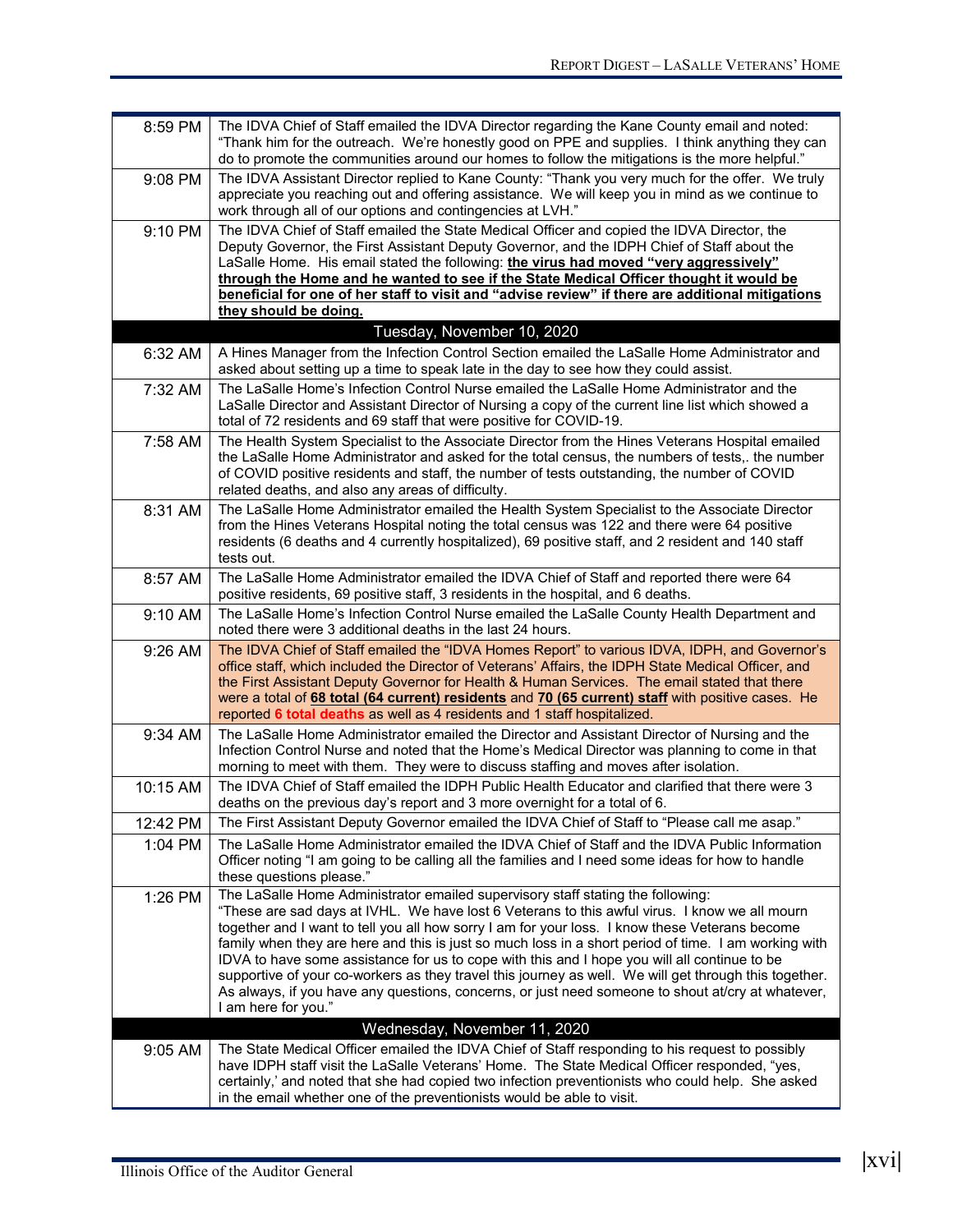| $9:05$ AM | An automatic reply was returned that one of the preventionists was out of the office for Veterans<br>Day.                                                                                                                                                                                                                                                                                                                                                                                                                                                                                                                                                                                                                                                                                                                                                                                                                                                                                                                                                                            |
|-----------|--------------------------------------------------------------------------------------------------------------------------------------------------------------------------------------------------------------------------------------------------------------------------------------------------------------------------------------------------------------------------------------------------------------------------------------------------------------------------------------------------------------------------------------------------------------------------------------------------------------------------------------------------------------------------------------------------------------------------------------------------------------------------------------------------------------------------------------------------------------------------------------------------------------------------------------------------------------------------------------------------------------------------------------------------------------------------------------|
| 10:36 AM  | The IDPH Chief of Staff emailed the State Medical Officer and the IDPH Communicable Disease<br>Control Section Chief and asked them to arrange for one of the infection control specialists to "be<br>at IVHL tomorrow, Friday at the latest."                                                                                                                                                                                                                                                                                                                                                                                                                                                                                                                                                                                                                                                                                                                                                                                                                                       |
| 10:37 AM  | The State Medical Officer emailed the IDPH Chief of Staff and responded that "this is already<br>underway."                                                                                                                                                                                                                                                                                                                                                                                                                                                                                                                                                                                                                                                                                                                                                                                                                                                                                                                                                                          |
| 10:43 AM  | The IDVA Chief of Staff emailed the State Medical Officer and copied the Deputy Governor and<br>First Assistant Deputy Governor, noting that the Medical Director at the LaSalle facility was asking<br>about trying to obtain monoclonal antibody treatments.                                                                                                                                                                                                                                                                                                                                                                                                                                                                                                                                                                                                                                                                                                                                                                                                                       |
| 10:45 AM  | The IDPH Chief of Staff emailed the State Medical Officer asking her to call him regarding his<br>previous email about getting an infection control specialist on site.                                                                                                                                                                                                                                                                                                                                                                                                                                                                                                                                                                                                                                                                                                                                                                                                                                                                                                              |
| 10:46 AM  | The IDVA Chief of Staff emailed the State Medical Officer and copied the Deputy Governor and<br>First Assistant Deputy Governor, noting that the Medical Director was told there were 6,500 doses<br>(of monoclonal antibody treatments) sent to the State and asked if any would be available for the<br>veterans' homes.                                                                                                                                                                                                                                                                                                                                                                                                                                                                                                                                                                                                                                                                                                                                                           |
| 10:46 AM  | The State Medical Officer emailed IDPH Chief of Staff noting that an Infection Control Consultant<br>was working on the situation that morning with the local health department. The State Medical<br>Officer stated that she would share the findings and recommendations when she received them.                                                                                                                                                                                                                                                                                                                                                                                                                                                                                                                                                                                                                                                                                                                                                                                   |
| 11:29 AM  | The LaSalle Veterans' Home's Infection Control Nurse emailed the LaSalle Home Administrator<br>and the Infection Control Consultant the current line list. The list showed 81 residents and 74 staff<br>with COVID-19.                                                                                                                                                                                                                                                                                                                                                                                                                                                                                                                                                                                                                                                                                                                                                                                                                                                               |
| 11:34 AM  | The LaSalle Veterans' Home's Infection Control Nurse emailed the line list to the LaSalle County<br>Health Department and reported another resident death.                                                                                                                                                                                                                                                                                                                                                                                                                                                                                                                                                                                                                                                                                                                                                                                                                                                                                                                           |
| 11:37 AM  | The Infection Control Consultant emailed the State Medical Officer and the IDVA Chief of Staff that<br>she spoke to the LaSalle Veterans' Home Infection Control Nurse and the LaSalle Home<br>Administrator. It was noted that the outbreak was large and came on rather quickly. It was<br>reported that staffing was tight, their supply of PPE was adequate, employees were wearing full<br>COVID PPE throughout the entire building, the facility was using KN95 masks in non-COVID<br>rooms and fit tested N95 respirators in COVID rooms, negative pressure rooms were being used<br>for residents who were actively coughing. The Consultant concluded that the "processes being<br>done are sound" and that the [Infection Control Nurse] at the Home will reach out with any<br>questions, and "at this time feels they are doing okay and doesn't feel the need for someone to<br>visit." The Consultant stated: "Just feels like it came on quickly and hoping it will calm down just as<br>quick. I will reach out in a day or two and see if he has additional needs." |
| 11:59 AM  | The State Medical Officer emailed the Infection Control Consultant and IDVA Chief of Staff and<br>asked the Consultant if she had "a sense for how the outbreak got so large so quickly?" The State<br>Medical Officer also noted that she spoke to the IDPH Chief of Staff and he told her the Governor<br>was very concerned and wanted IDPH to visit the Home.                                                                                                                                                                                                                                                                                                                                                                                                                                                                                                                                                                                                                                                                                                                    |
| 12:11 PM  | The Infection Control Consultant emailed the State Medical Officer and provided the names of two<br>individuals who might be able to go conduct a site visit.                                                                                                                                                                                                                                                                                                                                                                                                                                                                                                                                                                                                                                                                                                                                                                                                                                                                                                                        |
| 1:05 PM   | The IDPH Communicable Disease Control Section Chief emailed the State Medical Officer that<br>one of the preventionists was able to go as early as tomorrow (November 12, 2020).                                                                                                                                                                                                                                                                                                                                                                                                                                                                                                                                                                                                                                                                                                                                                                                                                                                                                                     |
| 1:58 PM   | The LaSalle Home Administrator emailed the Infection Control Nurse and the Director and<br>Assistant Director of Nursing and stated "We can bring people back early from quarantine if they<br>are well enough OR have positive staff work if they are well enough, but we need to go through our<br>local health department, give names of the employees to them and get documented approval. I<br>would say the employee name, positive test date, symptom onset date (if different) and current<br>symptom status."                                                                                                                                                                                                                                                                                                                                                                                                                                                                                                                                                               |
| 2:01 PM   | The IDVA Chief of Staff replied to the 11:59 AM email from the State Medical Officer which noted<br>"the sooner the better" and there were 12 more positive employees from the tests from yesterday.<br>He also stated: "Not exactly sustainable but I'm thinking about doing antigen tests at shift<br>changes."                                                                                                                                                                                                                                                                                                                                                                                                                                                                                                                                                                                                                                                                                                                                                                    |
| 2:06 PM   | The State Medical Officer emailed IDVA Chief of Staff that the IDPH Infection Control Coordinator<br>would be at the Home tomorrow.                                                                                                                                                                                                                                                                                                                                                                                                                                                                                                                                                                                                                                                                                                                                                                                                                                                                                                                                                  |
| 2:16 PM   | The State Medical Officer responded to the IDVA Chief of Staff and copied the Deputy Governor<br>and the First Assistant Deputy Governor regarding the monoclonal antibody treatments and stated:<br>"Interesting question. Let me look into this - I am checking also with our CDC medical consultant."                                                                                                                                                                                                                                                                                                                                                                                                                                                                                                                                                                                                                                                                                                                                                                             |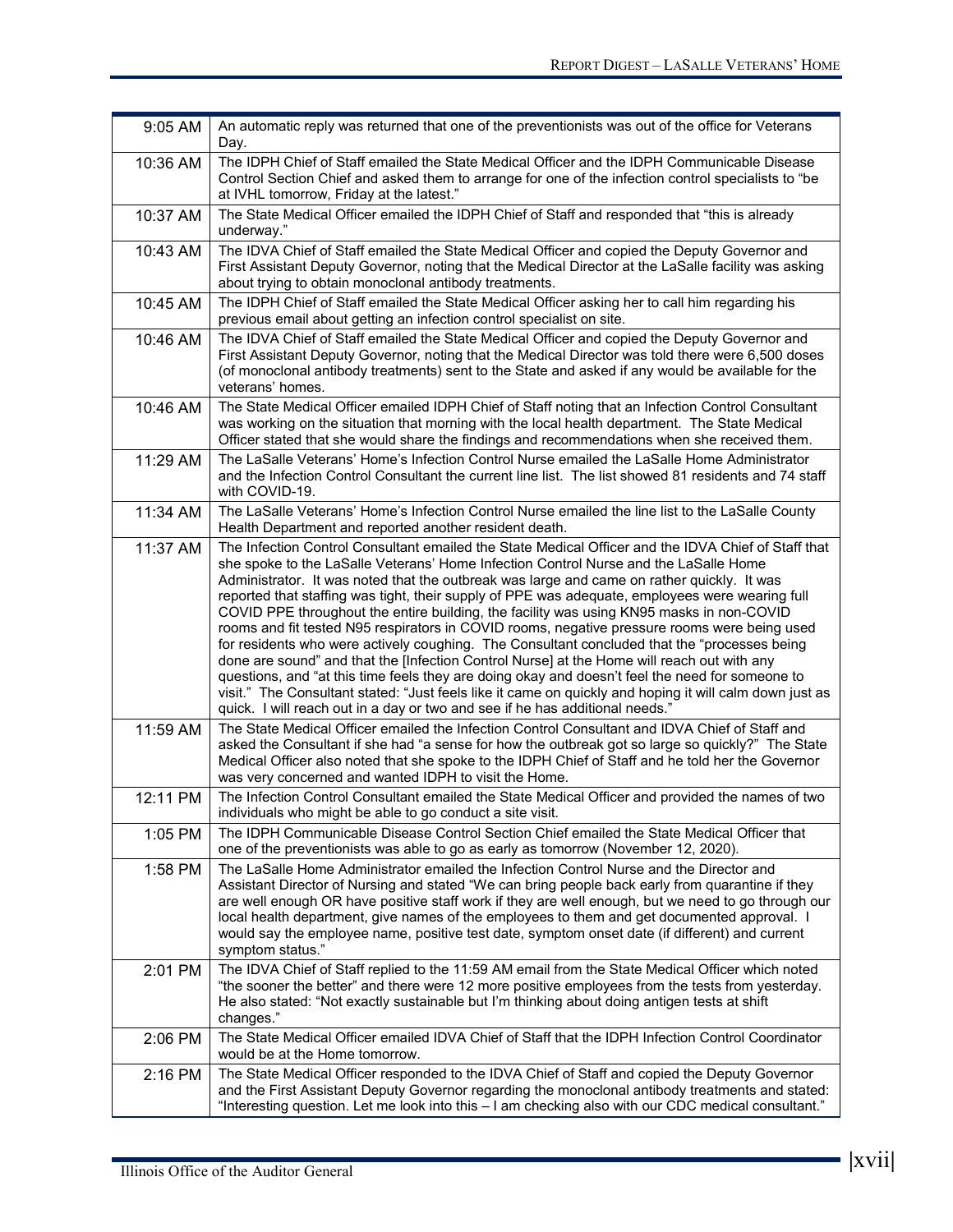| 4:10 PM | The LaSalle Home Administrator emailed the family update letter to the IDVA Chief of Staff, the<br>IDVA Public Information Officer, and a few other staff and copied the IDVA Director and Assistant<br>Director. The letter reported: "Since the beginning of the crisis we have had a total of 81 positive<br>residents and 88 positive employees. Unfortunately, seven (7) of those residents who tested<br>positive have passed away. We are following the latest medical guidance and are working with<br>state, federal and local health officials to ensure the continued care for all of our residents and<br>testing and protection of anyone potentially exposed." |
|---------|------------------------------------------------------------------------------------------------------------------------------------------------------------------------------------------------------------------------------------------------------------------------------------------------------------------------------------------------------------------------------------------------------------------------------------------------------------------------------------------------------------------------------------------------------------------------------------------------------------------------------------------------------------------------------|
| 8:32 PM | The First Assistant Deputy Governor emailed the IDVA Chief of Staff and copied the IDVA Director<br>and the Deputy Governor and asked when IDPH was sending someone and who were they<br>sending.                                                                                                                                                                                                                                                                                                                                                                                                                                                                            |
| 8:34 PM | The IDVA Chief of Staff responded that someone would be there tomorrow and mentioned the<br>IDPH Infection Control Coordinator and possibly the State Medical Officer.                                                                                                                                                                                                                                                                                                                                                                                                                                                                                                       |
|         | Thursday, November 12, 2020                                                                                                                                                                                                                                                                                                                                                                                                                                                                                                                                                                                                                                                  |
| 7:48 AM | The Health System Specialist to the Associate Director from the Hines Veterans Hospital emailed<br>the LaSalle Home Administrator and asked for the total census, the numbers of tests out, total<br>number of deaths, and number of COVID positive residents and staff. It was also asked if they had<br>any PPE, staffing, or testing difficulties.                                                                                                                                                                                                                                                                                                                        |
| 7:52 AM | The LaSalle Home Administrator emailed the Health System Specialist to the Associate Director<br>from the Hines Veterans Hospital noting that when she left the night before there were 74 positive<br>residents (3 in the hospital), and 88 positive staff. The census was reported to be 121.                                                                                                                                                                                                                                                                                                                                                                              |
| 7:55 AM | The IDPH Communicable Disease Control Section Chief emailed the LaSalle County Health<br>Department informing that IDPH would be onsite arriving shortly after noon.                                                                                                                                                                                                                                                                                                                                                                                                                                                                                                         |
| 7:55 AM | The Hines Infection Control Manager emailed the LaSalle Home Administrator that her arrival time<br>was 9:15-9:30.                                                                                                                                                                                                                                                                                                                                                                                                                                                                                                                                                           |
| 7:58 AM | The LaSalle Home Administrator responded to the Hines Infection Control Manager that IDPH<br>would also be there.                                                                                                                                                                                                                                                                                                                                                                                                                                                                                                                                                            |
| 8:00 AM | The LaSalle Home's Infection Control Nurse emailed the LaSalle County Health Department and<br>copied the LaSalle Home Administrator and the Director and Assistant Director of Nursing<br>informing them of 2 deaths over the last 24 hours.                                                                                                                                                                                                                                                                                                                                                                                                                                |
| 9:24 AM | The IDVA Chief of Staff emailed the "IDVA Homes Report" to various IDVA, IDPH, and Governor's<br>office staff, which included the Director of Veterans' Affairs, the IDPH State Medical Officer, and<br>the First Assistant Deputy Governor for Health & Human Services. The email stated: that there<br>were a total of 73 positive residents and 88 positive staff. He reported 9 total deaths as well as<br>3 residents and 1 employee hospitalized.                                                                                                                                                                                                                      |
| 1:28 PM | The IDVA Chief of Staff emailed the State Medical Officer and copied the Deputy Governor and<br>First Assistant Deputy Governor and asked if there were any thoughts on the monoclonal antibody<br>treatments.                                                                                                                                                                                                                                                                                                                                                                                                                                                               |
| 1:37 PM | The First Assistant Deputy Governor responded to the 1:28 PM email and noted that she added<br>the IDPH Chief of Staff and that "the feds are in the early stages of distributing this and it will first<br>go to hospitals. DPH is currently working out a distribution process. I don't think the state has<br>even received any yet."                                                                                                                                                                                                                                                                                                                                     |
| 1:46 PM | The State Medical Officer responded to the IDVA Chief of Staff, the IDPH Chief of Staff, the First<br>Assistant Deputy Governor, and the Deputy Governor regarding the monoclonal antibody<br>treatment and noted that they were exploring the possibility with the CDC.                                                                                                                                                                                                                                                                                                                                                                                                     |
| 1:54 PM | The IDPH Chief of Staff responded that he was working on it and "this stuff is just coming out." He<br>also noted there were "certain limiting parameters for its use."                                                                                                                                                                                                                                                                                                                                                                                                                                                                                                      |
| 2:36 PM | The IDVA Chief of Staff emailed the State Medical Officer a general timeline of the outbreak. He<br>also noted that the daily report was sent to the Illinois Department of Public Health, the U.S.<br>Department of Veterans Affairs, and the Illinois Emergency Management Agency. The timeline<br>was as follows:                                                                                                                                                                                                                                                                                                                                                         |
|         | "October 27/28 - Regular employee testing was conducted and sent to the lab on October 29 <sup>th</sup>                                                                                                                                                                                                                                                                                                                                                                                                                                                                                                                                                                      |
|         | October 31 - Overnight, a resident was sent to the local hospital for non-covid related issue. The<br>hospital administered an antigen test which indicated the resident was positive.                                                                                                                                                                                                                                                                                                                                                                                                                                                                                       |
|         | Nov 1 - Administrator was notified; in turn notified COS. Direction was given to test all residents<br>and deliver to the lab 11/2. Visitation was suspended and the admission was postponed;<br>Reinforced all of the safety measures to employees for their personal lives.                                                                                                                                                                                                                                                                                                                                                                                                |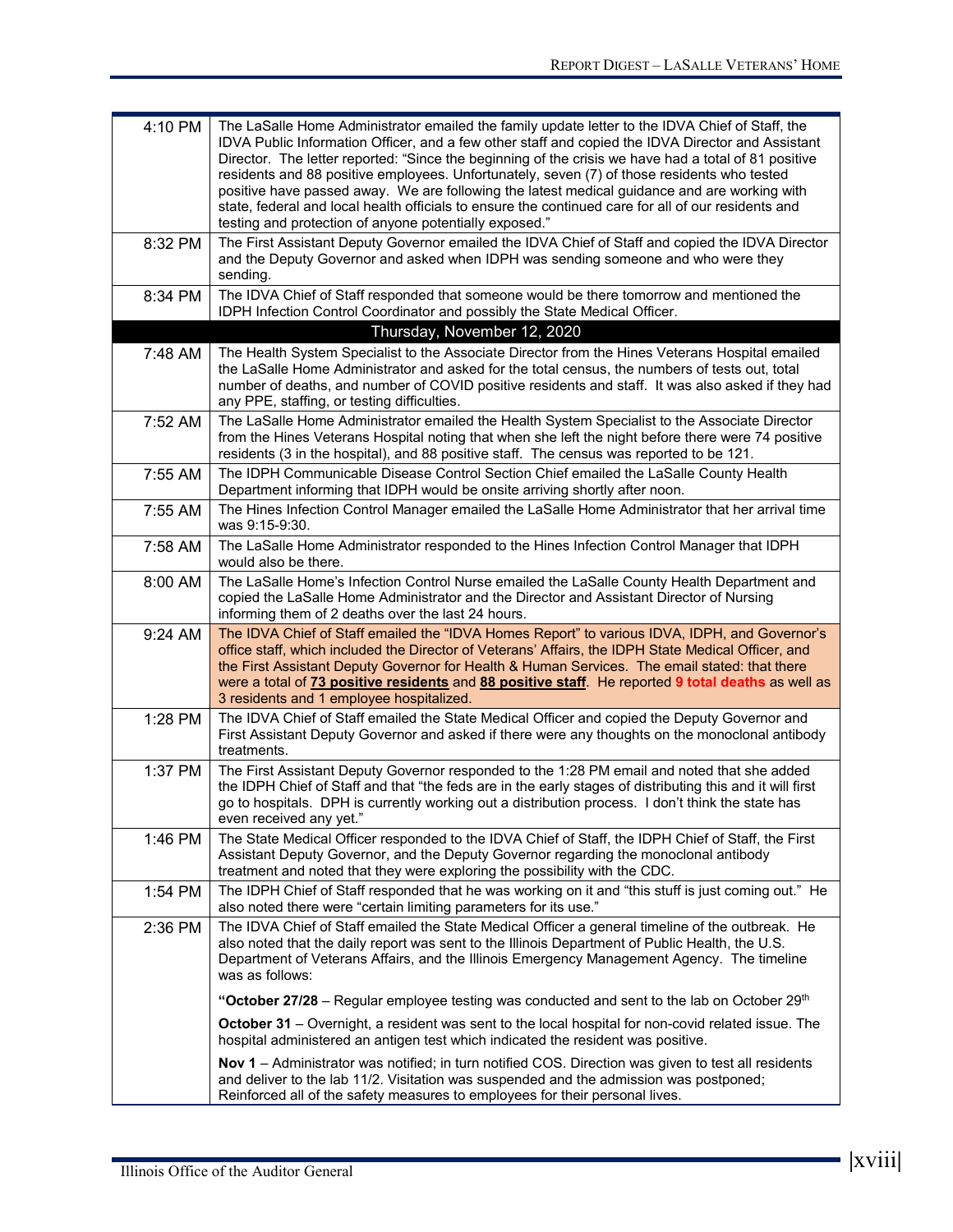|         | Nov 2 - Antigen tests administered on residents showing symptoms with several testing positive<br>as well as employees testing outside the facility positive. All positive residents moved to the West<br>side of building into negative pressure wing.                                                                                                                                                                                                                                                                                                            |  |  |  |  |  |
|---------|--------------------------------------------------------------------------------------------------------------------------------------------------------------------------------------------------------------------------------------------------------------------------------------------------------------------------------------------------------------------------------------------------------------------------------------------------------------------------------------------------------------------------------------------------------------------|--|--|--|--|--|
|         | Nov 3 - First positive resident PCR tests coming back - 22 residents, 7 staff                                                                                                                                                                                                                                                                                                                                                                                                                                                                                      |  |  |  |  |  |
|         | Nov $4 - 14$ additional resident antigen test positive                                                                                                                                                                                                                                                                                                                                                                                                                                                                                                             |  |  |  |  |  |
|         | <b>Nov 5</b> – additional resident positives                                                                                                                                                                                                                                                                                                                                                                                                                                                                                                                       |  |  |  |  |  |
|         | Nov 6 - another round of staff tests shipped 48 residents; 18 staff positive                                                                                                                                                                                                                                                                                                                                                                                                                                                                                       |  |  |  |  |  |
|         | Nov 7 - Two residents pass; multiple staff positives received.                                                                                                                                                                                                                                                                                                                                                                                                                                                                                                     |  |  |  |  |  |
|         | Nov 8 - Resident passes Current count 59 residents, 64 staff                                                                                                                                                                                                                                                                                                                                                                                                                                                                                                       |  |  |  |  |  |
|         | Nov 9 - more results - 66 resident, 69 employees two residents pass; retesting (PCR) of residents                                                                                                                                                                                                                                                                                                                                                                                                                                                                  |  |  |  |  |  |
|         | Nov 10 - Two residents pass - USDVA conducts call with facility to review policies/protocols.<br>Request made for DPH onsite visit.                                                                                                                                                                                                                                                                                                                                                                                                                                |  |  |  |  |  |
|         | Nov 11 - DPH conducts call with facility to review policies/protocols. DPH and USDVA schedule<br>onsite visits. Additional residents and employees positive 82 residents (minus 7 deceases - 75<br>active) and 88 employees positive                                                                                                                                                                                                                                                                                                                               |  |  |  |  |  |
|         | Nov 12 – two residents pass (total $9$ )"                                                                                                                                                                                                                                                                                                                                                                                                                                                                                                                          |  |  |  |  |  |
| 3:26 PM | The IDVA Chief of Staff emailed an updated template for the daily report to the four veterans'<br>homes.                                                                                                                                                                                                                                                                                                                                                                                                                                                           |  |  |  |  |  |
| 4:04 PM | The LaSalle Home Administrator provided an updated family letter that reported a total of 82<br>positive residents and 89 positive staff. It also noted 10 resident deaths.                                                                                                                                                                                                                                                                                                                                                                                        |  |  |  |  |  |
| 5:29 PM | The LaSalle Home Administrator emailed the Health System Specialist to the Associate Director<br>from the Hines Veterans Hospital noting that: "Last night to today we lost 3 more residents. I have<br>all of that information below. Our census is 118. Today we have 89 positive staff and 72 positive<br>residents, 6 of whom are in the hospital. (An increase of 2 positive cases)                                                                                                                                                                           |  |  |  |  |  |
|         | [The Infection Manager] was here today and it was great to hear from her - she is so<br>knowledgeable! We discovered that the dispensers on our walls do not have alcohol-based hand<br>sanitizer. We do have, and have had, the correct kind of hand sanitizer out for use, but these wall<br>mounted ones need to be replaced. We received antigen tests today from IDPH and have started<br>doing testing on staff at the start of their shift. We just did our first round – oncoming and outgoing<br>at 3 p.m. and no positive results were revealed."        |  |  |  |  |  |
| 6:00 PM | The IDPH Division Chief of Emergency Medical Services and Highway Safety emailed the State<br>Medical Officer, the IDPH Chief of Staff, the Deputy Governor, and the First Assistant Deputy<br>Governor and noted the State had been allocated 6,380 vials of the (monoclonal antibody)<br>treatment and they were waiting on a survey from health systems and hospitals, due the next day,<br>to determine the allocation methodology.                                                                                                                            |  |  |  |  |  |
| 8:51 PM | The IDPH Chief of Staff emailed the State Medical Officer and asked if she had received any<br>feedback from the site visit.                                                                                                                                                                                                                                                                                                                                                                                                                                       |  |  |  |  |  |
| 9:25 PM | The State Medical Officer responded to the IDPH Chief of Staff that the "source of the outbreak<br>appears to be staff complacency." She noted staff had not been wearing masks or social<br>distancing and had been gathering in the parking lot and in the lunch room, and socializing.                                                                                                                                                                                                                                                                          |  |  |  |  |  |
|         | Friday, November 13, 2020                                                                                                                                                                                                                                                                                                                                                                                                                                                                                                                                          |  |  |  |  |  |
| 7:35 AM | The State Medical Officer emailed IDPH Director and provided her with an update on the outbreak<br>at LaSalle and noted the draft site visit report would be coming out later in the day. The State                                                                                                                                                                                                                                                                                                                                                                |  |  |  |  |  |
|         | Medical Officer noted that the IDVA Chief of Staff told her that the veterans' homes were all<br>located in parts of the state where they were not taking the virus seriously.                                                                                                                                                                                                                                                                                                                                                                                     |  |  |  |  |  |
| 9:05 AM | The IDPH Infection Control Coordinator emailed the site visit report to the State Medical Officer<br>and the IDPH Communicable Disease Control Section Chief. First, it was noted that the LaSalle<br>Home Administrator and the local health department reported that delays and barriers to mitigation<br>were due to asymptomatic residents and staff as well as the lengthy testing turnaround time.<br>Contributing factors included:<br>delayed implementation of mitigation efforts with contact tracing, exclusion, and testing of<br>residents and staff; |  |  |  |  |  |
|         | delay in receiving test results;                                                                                                                                                                                                                                                                                                                                                                                                                                                                                                                                   |  |  |  |  |  |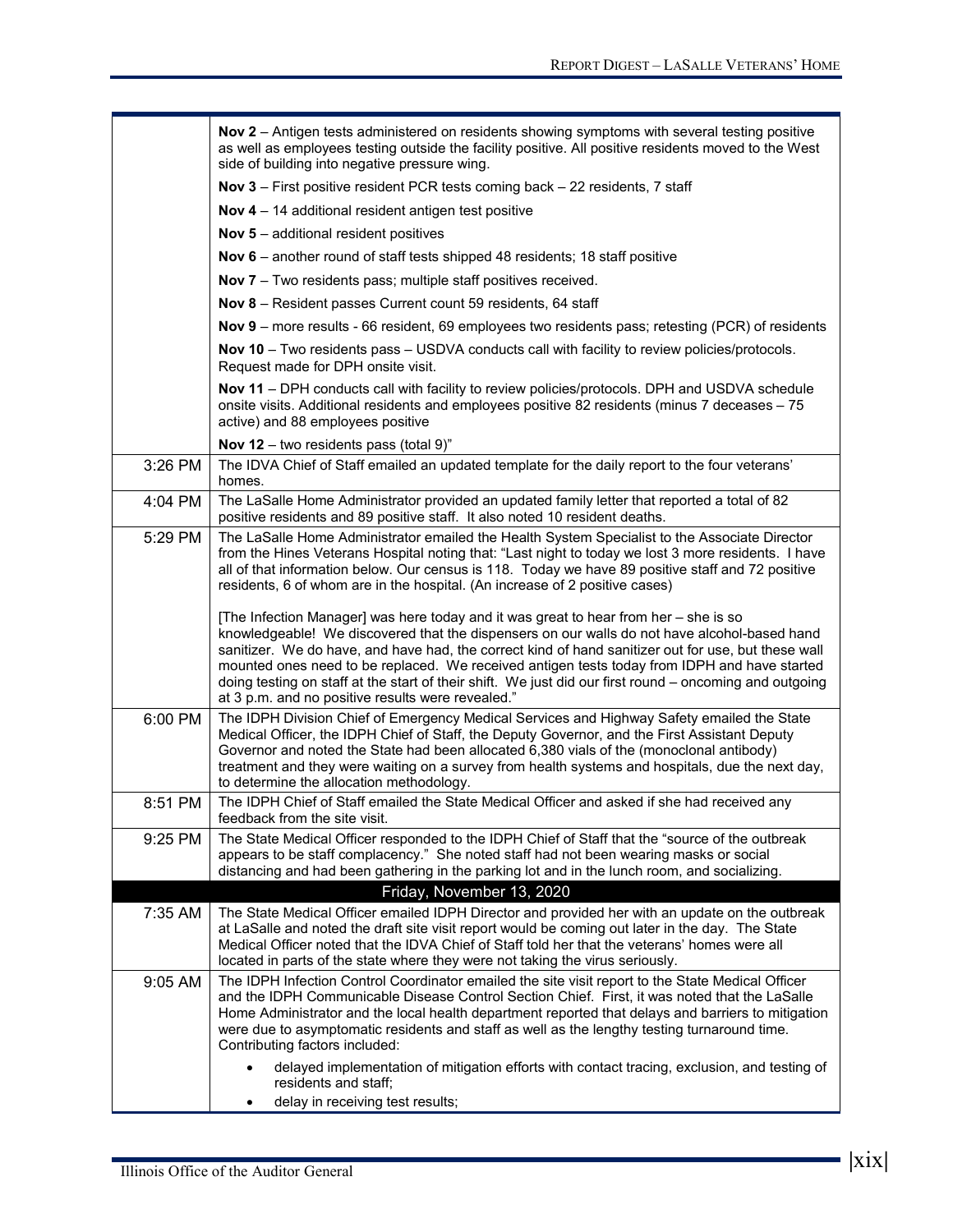|           | delay in contact tracing to identify close contacts to be excluded, tested and quarantine<br>when initial cases were identified:                                                                                                                                                                                                                                                                                                                                                           |  |  |  |  |  |  |
|-----------|--------------------------------------------------------------------------------------------------------------------------------------------------------------------------------------------------------------------------------------------------------------------------------------------------------------------------------------------------------------------------------------------------------------------------------------------------------------------------------------------|--|--|--|--|--|--|
|           | staff gatherings outside of facility- Halloween party off grounds hosted and attended by<br>$\bullet$<br>multiple staff;                                                                                                                                                                                                                                                                                                                                                                   |  |  |  |  |  |  |
|           | staff self reporting and ignoring minor symptoms;<br>$\bullet$                                                                                                                                                                                                                                                                                                                                                                                                                             |  |  |  |  |  |  |
|           | as observed staff congregating and not adhering to social distancing; and<br>$\bullet$                                                                                                                                                                                                                                                                                                                                                                                                     |  |  |  |  |  |  |
|           | ineffective substance for hand hygiene.<br>$\bullet$                                                                                                                                                                                                                                                                                                                                                                                                                                       |  |  |  |  |  |  |
|           |                                                                                                                                                                                                                                                                                                                                                                                                                                                                                            |  |  |  |  |  |  |
|           | The report also noted that overall the facility was very receptive and the veterans are being well<br>cared for by the nursing staff. The Infection Control Coordinator noted, "the dedication to the<br>health, safety and well-being of the Veterans was obvious via my personal observation and<br>interviews. The staff is devastated by the loss of their Veterans. It is also important to note that<br>some of the veterans had prior directives regarding resuscitation."          |  |  |  |  |  |  |
| $9:16$ AM | The IDVA Chief of Staff emailed the "IDVA Homes Report" to various IDVA, IDPH, and Governor's<br>office staff, which included the Director of Veterans' Affairs, the IDPH State Medical Officer, and<br>the First Assistant Deputy Governor for Health & Human Services. The email stated: that there<br>were a total of 83 total (82 current) residents and 93 (88 current) staff with positive cases. He<br>reported 11 total deaths as well as 3 residents and 1 employee hospitalized. |  |  |  |  |  |  |

#### **COVID-19 Site Visits at the LaSalle Veterans' Home**

An initial site visit was conducted by the U. S. Department of Veterans Affairs in collaboration with IDPH on November 12, 2020. Additionally, IDPH conducted a follow-up site visit on November 17, 2020. Following these initial site visits, investigations were also conducted by the Department of Human Services Office of the Inspector General and by the Illinois Department of Labor, Division of Occupational Safety and Health.

The November 12th initial site visit identified issues in the following areas: insufficient staff and visitor screening; the timeliness of receiving testing results; limited housekeeping which included use of the wrong hand sanitizer; negative pressure rooms which failed qualitative tissue testing; and improper PPE usage.

The November 17th follow-up visit identified improvements in the following areas: contingency capacity strategies for staffing were in place; all staff providing direct resident care were wearing disposable face shields, gowns, masks, and head and foot coverings; the Home discontinued the use of Viri-Masks; wall-mounted dispensers which previously contained an alcohol-free hand sanitizer were empty and were labeled "Do not use;" screenings for symptoms were conducted verbally and face-to face; and PCR tests for staff were being done at weekly intervals on Mondays, Tuesdays, and Wednesdays and were scheduled to begin testing twice per week at the time of the visit. The Home had also initiated daily pre-shift testing with BinaxNOW COVID-19 lateral flow antigen test cards. (pages 52-56)

#### **DHS Office of the Inspector General Investigation at the LaSalle Veterans' Home**

On April 26, 2021, the Illinois Department of Human Services' Office of Inspector General (DHS OIG) released a report summarizing its investigation of the fall 2020 COVID-19 outbreak at the LaSalle Veterans' Home. The Governor requested the DHS OIG conduct an investigation into the outbreak at the Home, and the DHS OIG retained a law firm to assist it in investigating the circumstances surrounding the outbreak and with drafting its report.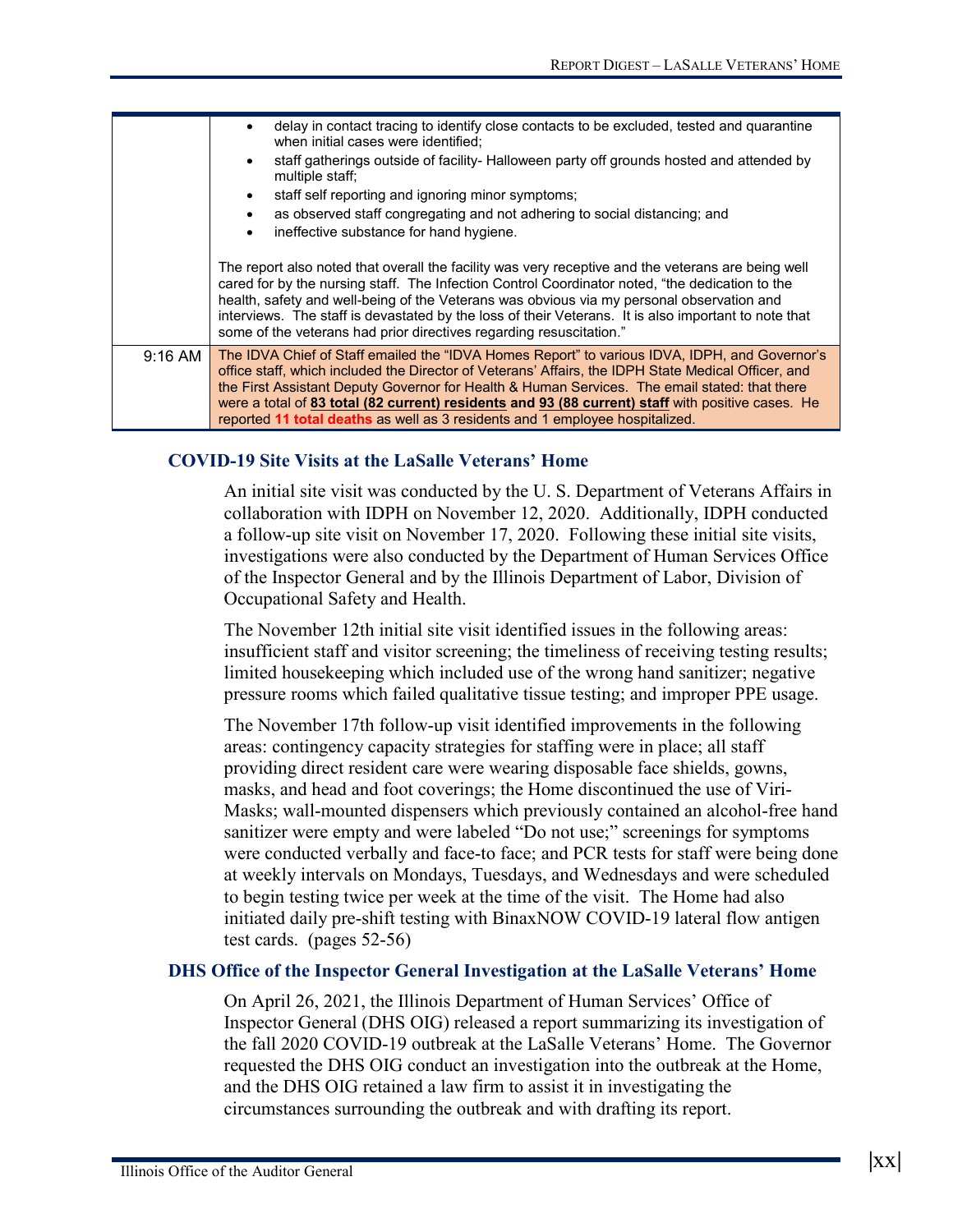**The DHS OIG relied heavily on testimonial evidence from interviews to support its findings, as is evident by the numerous quotes and testimonial evidence presented throughout the report.** Interviews were conducted with personnel from both IDVA and IDPH. The report stated that the interviews revealed concerns about the Home's operations and leadership in the months before the outbreak, revealing operational deficiencies and unpreparedness, including: the absence of any outbreak plans and insufficient COVID-19 policies; a failure to communicate with, train, and educate staff members concerning COVID-19 policies; and repeated non-compliance with personal protective equipment (PPE) and infection control protocols. The report also concluded that the inadequate response by the LaSalle Home was due to corresponding failures in the executive leadership at IDVA and there was a relaxing of quarantine policy at the LaSalle Veterans' Home for residents returning from St. Margaret's Hospital sometime during the summer of 2020.

**Pursuant to the Intergovernmental Agreement entered into with IDVA, the Department of Human Services (DHS), and the Office of the Governor, the scope of the DHS OIG investigation was narrow and focused specifically on IDVA officials and LaSalle Veterans' Home management.** Additionally, since the DHS OIG relied heavily on interviews to support its findings, auditors attempted to identify documentary evidence to corroborate the DHS OIG report's findings. Auditors found that the documentation collected from IDPH, IDVA, and the LaSalle Veterans' Home was contrary to many of the statements used by the DHS OIG to reach its conclusions.

The DHS OIG investigation reported that the significance of the outbreak was not being meaningfully tracked by the IDVA Chief of Staff. **In fact, auditors found the Chief of Staff provided detailed information to IDPH that was used by the Director of IDPH in her daily COVID-19 briefings.** IDPH and the First Assistant Deputy Governor for Health & Human Services were provided detailed emails of COVID-19 positive cases and related deaths for each of the four State veterans' homes by IDVA on November 2nd, 3rd, 4th, 5th, 6th, 9th, 10th, 12th, and 13th.

Further, the primary finding of the DHS OIG report, which indicated the "absence of any standard operating procedures in the event of a COVID-19 outbreak," was also flawed. **Auditors identified hundreds of pages of guidance provided by IDPH and by the CDC.** In addition, COVID-19 policies were formulated by IDVA specifically for the LaSalle Veterans' Home as well as a Continuity of Operations Plan that was reviewed by IEMA and was provided to IDPH back in March 2020. Also, the LaSalle County Health Department provided IDPH COVID-19 specific policies to the LaSalle Home on November 2nd, at the beginning of the outbreak. Additionally, according to the current Director of Nursing at the Home, binders with policies and specific guidance were available at each nursing station. Many of these policies required general infection control that was already in place at the time and would have been standard practice for healthcare professionals who work in congregate care settings.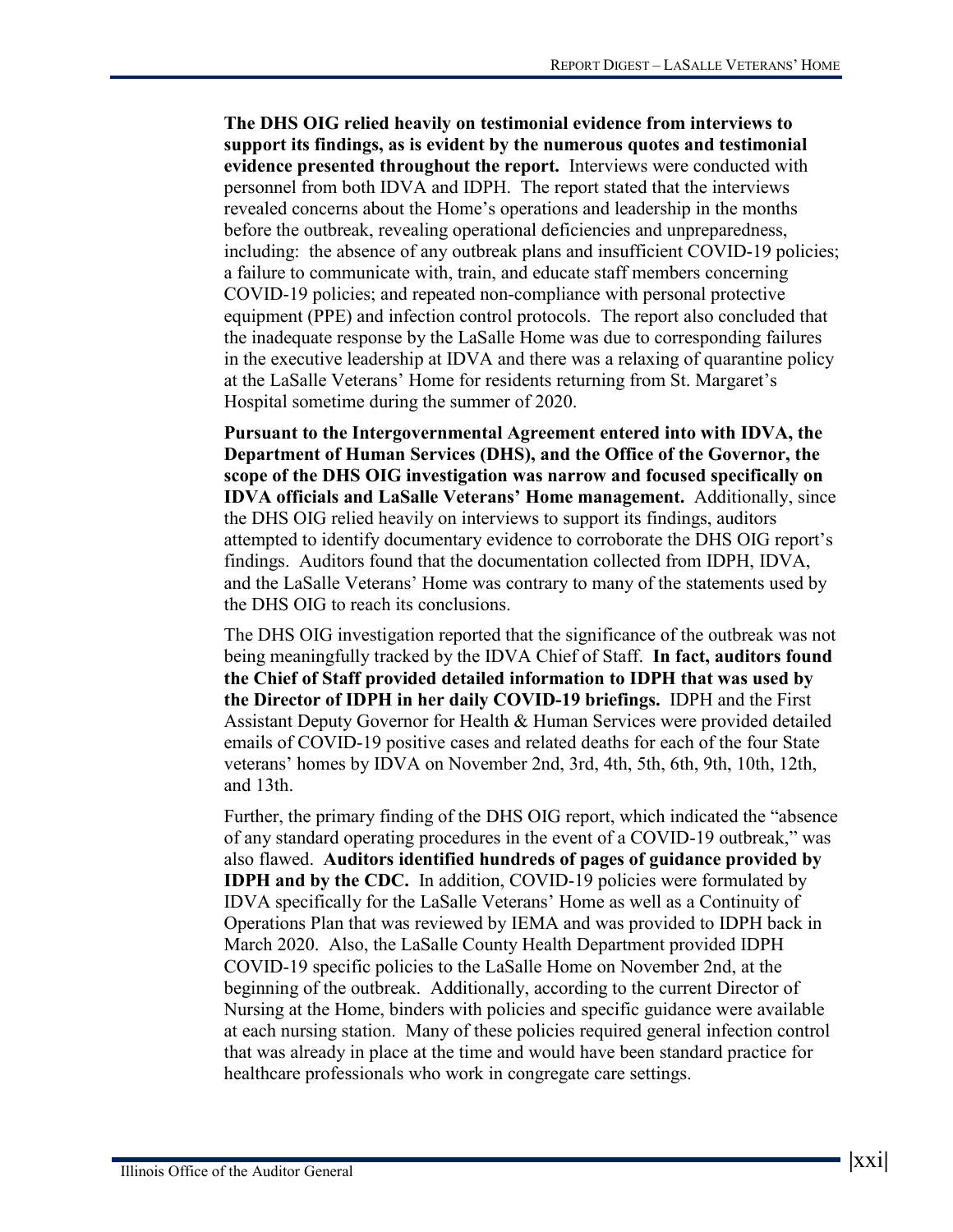**The DHS OIG concluded that the lack of policies and procedures "was a significant contributing factor to the Home's failure to contain the virus."** Auditors identified numerous policies and procedures. Therefore, there was no evidence to support that a lack of policies and procedures resulted in a failure to contain the virus. The virus hit the Home very quickly with a large number of residents and staff positive within a few days. As a result, it was unclear whether non-adherence to policy caused the virus to spread so quickly or whether the rapid spread was due to other factors. These factors include: a rumored outside gathering of employees; a Halloween parade at the LaSalle Home; or possibly the high positivity rate during that time in the community. An additional potential cause may have been that guidelines during that time did not require rapid COVID-19 testing prior to entering the Home; therefore, asymptomatic staff possibly carried the virus into the Home from the community unknowingly. (pages 57-64)

#### **Illinois Occupational Safety and Health Investigation**

A complaint was filed with the Illinois Department of Labor, Division of Occupational Safety and Health (IL OSHA) alleging the management at the LaSalle Veterans' Home was forcing COVID-19 positive employees (mainly nurses) to still come to work. As a result, a review was conducted and determined that seven employees worked on certain days between November 6, 2020, and November 13, 2020, after testing positive for COVID-19. According to IDVA, all seven employees were asymptomatic when they worked. IDVA noted that the LaSalle Veterans' Home followed Centers for Disease Control (CDC) guidelines to ensure that the seven employees maintained safety precautions including wearing PPE, working only in COVID-19 positive units, using separate entrances and exits to avoid contact with others, and using separate bathrooms and break areas.

IL OSHA sent a letter to IDVA on December 15, 2020, informing the agency that based on the response and information provided the case would be officially closed. (pages 65- 66)

#### **Changes to Policies as a Result of COVID-19 at Illinois Veterans' Homes**

Following site visits to the LaSalle Veterans' Home on November 12, 2020, and November 17, 2020, as a result of a COVID-19 outbreak at the Home the same month, a collaboration of the Illinois Department of Veterans' Affairs, Illinois Department of Public Health, and the Veterans' Integrated Service Network 12 of the U. S. Department of Veterans Affairs created the Interagency Infection Prevention Project, whose purpose was to support an integrated and comprehensive response to COVID-19 at Illinois veterans' homes. An initial site visit was conducted at the LaSalle Veterans' Home on November 12, 2020, in response to the COVID-19 outbreak occurring at the Home. Subsequent announced site visits took place on November 24, 2020, and January 4, 2021, while unannounced site visits took place on November 17th and December 14, 2020.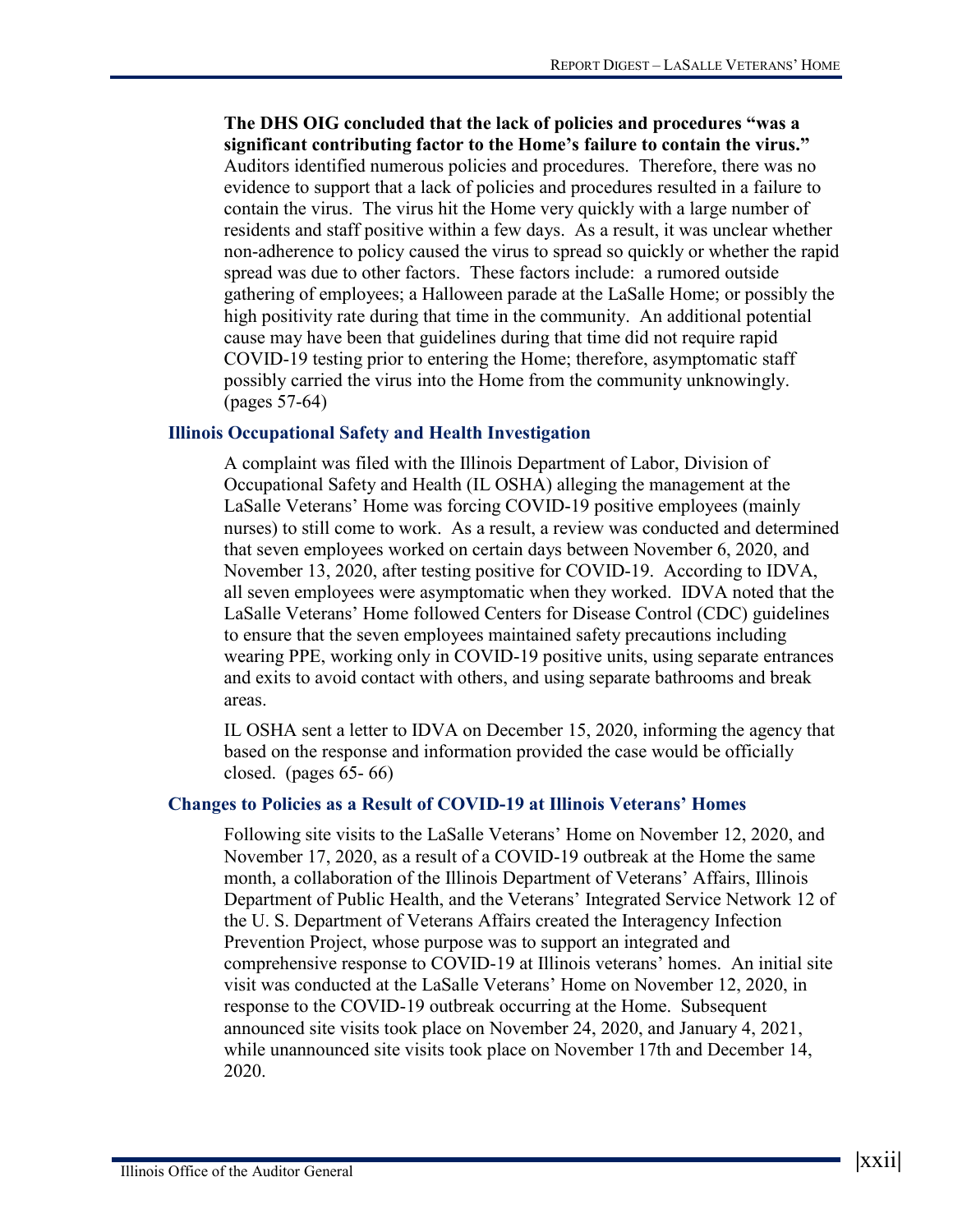The Interagency Infection Prevention Project drafted a report on March 9, 2021, summarizing its recommendations for addressing COVID-19 at Illinois veterans' homes. According to the Interagency Infection Prevention Project status report, IDVA had begun implementing changes to better contain COVID-19 at all of its veterans' homes. The team found that the Illinois Department of Veterans' Affairs had embraced and adopted numerous recommendations from the integrated project assessment, and repeated site visits to the veterans' homes have documented substantial improvement in infection prevention practices. The team also found that the last resident associated with the late October 2020 outbreak at the LaSalle Veterans' Home tested positive on November 23, 2020. The next resident to test positive was on March 1, 2021, when one resident tested positive without symptoms as a result of weekly testing.

The Illinois Department of Veterans' Affairs' new policies for its Infection Prevention Project established updated training requirements for Illinois veterans' homes' staff. Additionally, new policies identified the responsibilities of specific positions within the new framework and implanted a specific training and continuing professional development program for the Illinois Department of Veterans' Affairs and Illinois veterans' homes staff.

According to the Illinois veterans' homes updated policies effective April 23, 2021, all newly hired and current staff are required to receive infection prevention training upon hire and at least annually. Staff at the Illinois veterans' homes were required to complete the Centers for Medicare and Medicaid Services trainings at the recommendation of the Illinois Department of Public Health. In addition, the Department noted that LaSalle Home staff were provided in-service training in March 2021. (pages 67-73)

#### **Monitoring at the LaSalle Veterans' Home Post-COVID-19 Outbreak**

The LaSalle Veterans' Home has been monitored through the IDPH survey process since November 2020. Additionally, IDVA hired consultants to review the protocols at the Homes in order to identify any additional recommendations to prevent further outbreaks. IDVA also hired additional consultants to review the HVAC systems at the Homes.

A separate committee was created to provide quality assurance reviews of the LaSalle Home operations. The first meeting was conducted on February 25, 2021. According to IDVA, the committee has already recommended improvements at the Home, and will provide the foundation for implementing drills for the new policies.

The Interagency Infection Prevention Project Report from March 9, 2021, noted that repeated site visits to the LaSalle Veterans' Home showed substantial improvement in infection prevention practices. At the LaSalle Veterans' Home, the last new resident case associated with the facility's November outbreak tested positive on November 23, 2020. There were no further positive tests among LaSalle residents until March 1, 2021, when one resident tested positive without symptoms during the weekly PCR surveillance. Positive cases in staff at the LaSalle Veterans' Home also improved, with 11 employees testing positive in the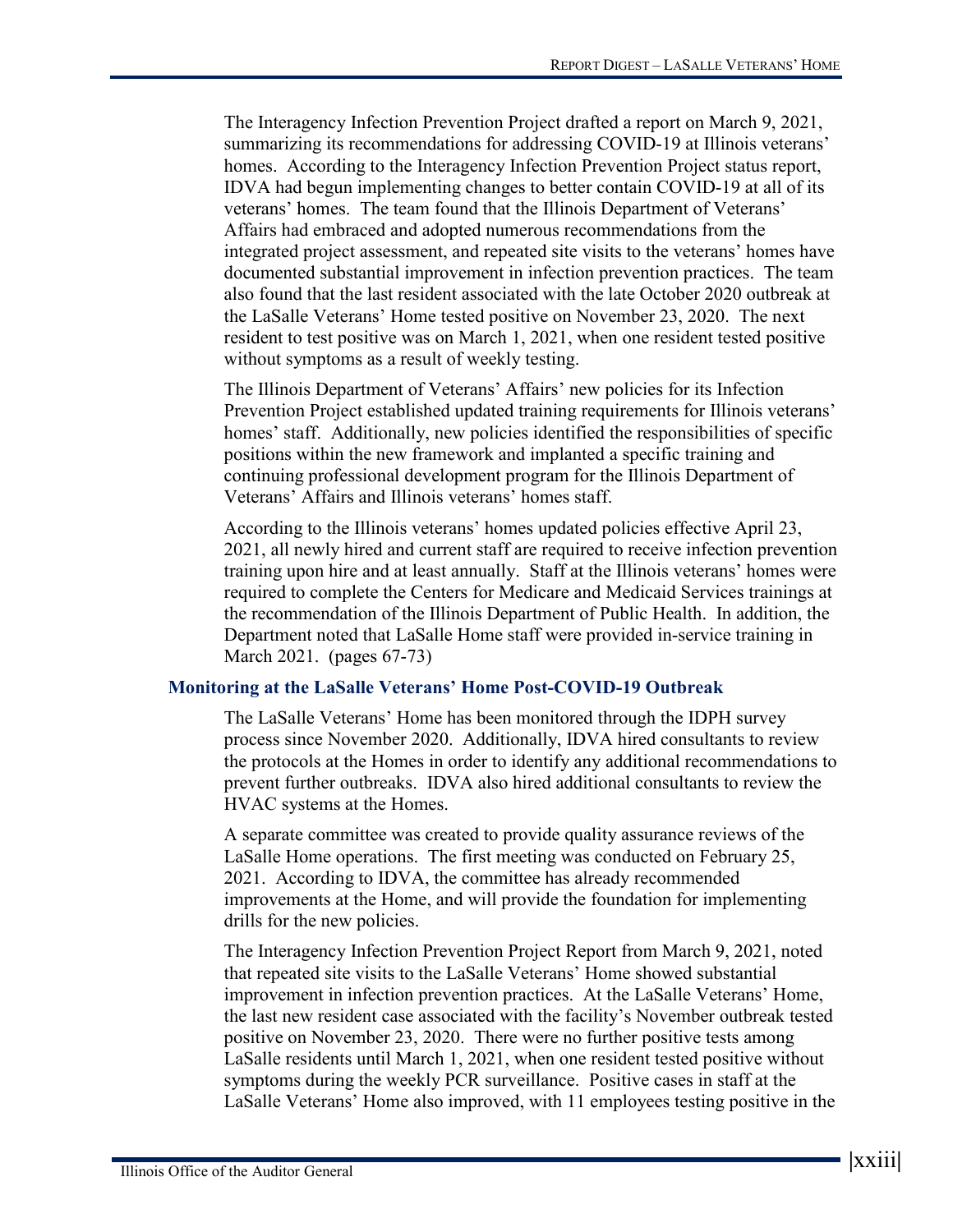first quarter of 2021 at the time of the report, compared to 102 positive staff members in the fourth quarter of 2020. The report notes that, in December 2020, immunization became an essential tool in suppressing transmission of COVID-19. As of February 11, 2021, 95.4 percent of residents and 56.4 percent of staff at the LaSalle Veterans' Home had either received at least one dose of the vaccine or were scheduled to receive the first dose. (pages 74-76)

#### **LaSalle Veterans' Home COVID-19 Costs**

The State expended approximately \$3.4 million between FY20 and FY21 as a result of the COVID-19 pandemic at the LaSalle Veterans' Home. According to documentation provided by IDPH and IDVA, expenditures included PPE, infrastructure improvements, and COVID-19 testing for both the COVID-19 pandemic as a whole and the outbreak at the LaSalle Home that began in late October 2020. Auditors concluded that the outbreak did not significantly add to the Home's overall COVID-19-related costs during FY20 and FY21. Additionally, because the amount of monthly overtime hours and costs incurred by LaSalle Veterans' Home staff fluctuated throughout FY20 (after the COVID-19 pandemic began in March 2020) and FY21, it was difficult for auditors to determine which overtime hours and costs were COVID-19-related and which were usual standard overtime costs. **Digest Exhibit 4** summarizes the costs incurred by the State for the LaSalle Veterans' Home as a result of the COVID-19 pandemic from March 2020 through June 2021. (pages 77-80)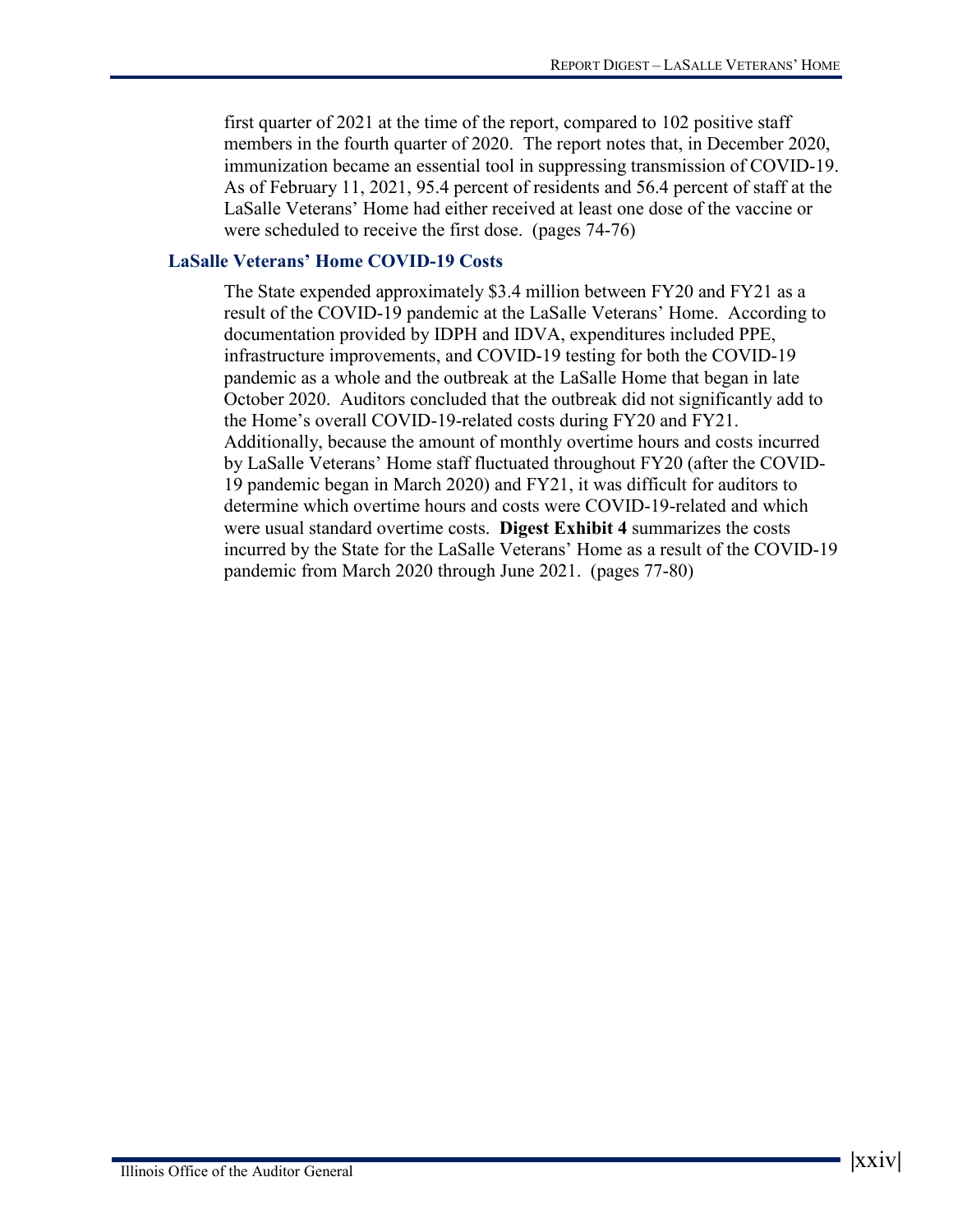#### Digest Exhibit 4 **COSTS INCURRED BY THE STATE FOR THE LASALLE VETERANS' HOME FOR THE COVID-19 PANDEMIC**

For the Period March 2020 Through June 2021

| <b>Fiscal</b><br>Year | <b>Calendar</b><br><b>Month/Year</b> | <b>Personal</b><br><b>Protective</b><br><b>Equipment</b><br>$(PPE)^2$ | <b>Infrastructure</b><br><b>Improvements</b> | COVID-19<br>Testing <sup>3</sup> | <b>Total Costs</b><br><b>Outbreak and</b><br><b>Pandemic</b> |
|-----------------------|--------------------------------------|-----------------------------------------------------------------------|----------------------------------------------|----------------------------------|--------------------------------------------------------------|
| <b>FY20</b>           | <b>March 2020</b>                    | \$44,412                                                              |                                              |                                  | \$44,412                                                     |
|                       | April 2020                           | \$143,380                                                             | $\blacksquare$                               | ٠                                | \$143,380                                                    |
|                       | May 2020                             | \$19,376                                                              | \$59,683                                     | \$42,439                         | \$121,499                                                    |
|                       | <b>June 2020</b>                     | \$2,388                                                               |                                              | \$44,425                         | \$46,813                                                     |
| <b>FY21</b>           | <b>July 2020</b>                     | \$88,789                                                              | \$29,841                                     | \$56,133                         | \$174,763                                                    |
|                       | August 2020                          | \$41,108                                                              | \$7,799                                      | \$141,325                        | \$190,232                                                    |
|                       | September 2020                       | \$5,898                                                               |                                              | \$110,384                        | \$116,282                                                    |
|                       | October 2020                         | \$20,266                                                              |                                              | \$123,659                        | \$143,925                                                    |
|                       | November 2020                        | \$55,867                                                              |                                              | \$114,669                        | \$170,537                                                    |
|                       | December 2020                        | \$11,159                                                              |                                              | \$118,746                        | \$129,905                                                    |
|                       | January 2021                         | \$37,311                                                              | \$993,923                                    | \$129,722                        | \$1,160,956                                                  |
|                       | February 2021                        | \$21,523                                                              | \$7,369                                      | \$141,638                        | \$170,530                                                    |
|                       | March 2021                           | \$9,825                                                               |                                              | \$181,569                        | \$191,394                                                    |
|                       | April 2021                           | \$7,350                                                               | \$64,104                                     | \$167,875                        | \$239,330                                                    |
|                       | May 2021                             | \$15,024                                                              |                                              | \$178,642                        | \$193,666                                                    |
|                       | <b>June 2021</b>                     | \$12,778                                                              |                                              | \$122,196                        | \$134,973                                                    |
| Totals <sup>1</sup>   |                                      | \$536,456                                                             | \$1,162,719                                  | \$1,673,421                      | \$3,372,596                                                  |

Notes:

<sup>1</sup> Totals may not add due to rounding.

 $2$  The CDC defines PPE as personal protective equipment, which includes respirators or facemasks, eye protection (goggles or face shields), gloves, and gowns.

<sup>3</sup> COVID-19 expenditures incurred by IDPH.

Source: Illinois Department of Public Health information and Illinois Department of Veterans' Affairs.

#### **Reviews Since 2015**

The LaSalle Veterans' Home was surveyed by IDPH as well as the U. S. Department of Veterans Affairs (USDVA). Since 2015, the LaSalle Veterans' Home has been the subject of 22 IDPH surveys. Non-compliance was identified in two surveys both following the November 2020 COVID-19 outbreak. One, from November 2020, found non-compliance related to written policies related to all services provided and policies for investigating, controlling, and preventing infections. The other, from March 2021, found the facility failed to prevent abuse, failed to report potential abuse immediately, failed to immediately remove the staff member from contact with residents after a report of potential abuse, and failed to follow its policy to immediately examine a resident and immediately suspend the accused staff member for two of the three residents reviewed.